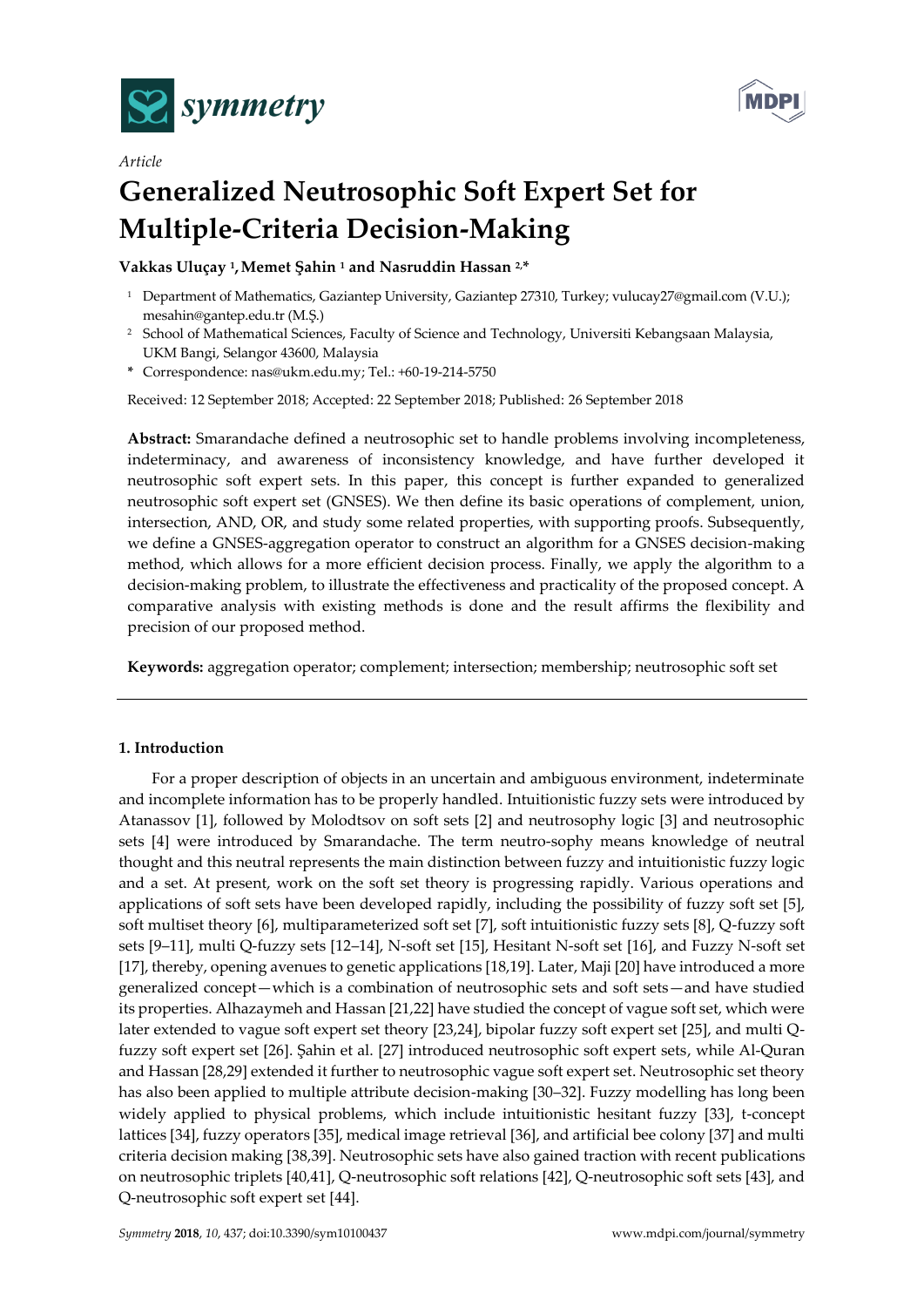#### **2. Preliminaries**

In this section, we review the basic definitions of a neutrosophic set, neutrosophic soft set, soft expert sets, neutrosophic soft expert sets, and neutrosophic parametrized (NP)-aggregation operator, which are required as preliminaries.

**Definition 1.** *[4] Let U be a universe of discourse, with a generic element in U denoted by u, then a neutrosophic (NS) set A is an object having the form*

 $A = \{ \langle u : T_A(u), I_A(u), F_A(u) \rangle, u \in U \}$ 

*where the functions T, I, F: U→ ] <sup>−</sup>0, 1<sup>+</sup> [ define, respectively, the degree of membership (or Truth) , the degree of indeterminacy, and the degree of non-membership (or Falsehood) of the element*  $u \in U$  *to the set A with the condition.*

$$
-0 \leq T_A(u) + I_A(u) + F_A(u) \leq 3^+
$$

**Definition 2.** [20] Let U be an initial universe set and E be a set of parameters. Consider  $A \subseteq E$ . Let  $NS(U)$ *denote the set of all neutrosophic sets of U. The collection*  $(F, A)$  *is termed to be the neutrosophic soft set over U*, where *F* is a mapping given by  $F: A \rightarrow NS(U)$ .

**Definition 3.** [23] *U* is an initial universe, *E* is a set of parameters, *X* is a set of experts (agents), and  $0 =$  ${ \{agree = 1, disagree = 0 \} }$  *a set of opinions. Let*  $Z = E \times X \times O$  *and*  $A \subseteq Z$ . A pair  $(F, A)$  *is called a soft expert set over U, where F is a mapping given by*  $F: A \rightarrow P(U)$  *where*  $P(U)$  *denoted the power set of U.* 

**Definition 4.** [27] *A pair*  $(F, A)$  *is called a neutrosophic soft expert set over*  $U$ *, where*  $F$  *<i>is a mapping given by*  $F: A \rightarrow P(U)$  *where*  $P(U)$  *denotes the power neutrosophic set of U*.

**Definition 5.** [27] The complement of a neutrosophic soft expert set  $(F, A)$  is denoted by  $(F, A)^c$ , and is *defined as*  $(F, A)^c = (F^c, \neg A)$  where  $F^c = \neg A \rightarrow P(U)$  is a mapping given by  $F^c(x) =$  neutrosophic soft expert complement with  $T_{F^c(x)} = F_{F(x)}$ ,  $I_{F^c(x)} = I_{F(x)}$ ,  $F_{F^c(x)} = T_{F(x)}$ .

**Definition 6.** [27] The agree-neutrosophic soft expert set  $(F, A)_1$  over U is a neutrosophic soft expert subset *of*  $(F, A)$  *defined as* 

$$
(F, A)_1 = \{F_1(m) : m \in E \times X \times \{1\}\}.
$$

**Definition 7.** [27] The disagree-neutrosophic soft expert set  $(F, A)_0$  over U is a neutrosophic soft expert *subset of*  $(F, A)$ *, defined as* 

$$
(F, A)_0 = \{F_0(m) : m \in E \times X \times \{0\}\}.
$$

**Definition 8.** [27] Let  $(H, A)$  and  $(G, B)$  be two neutrosophic soft expert sets (NSESs) over the common universe U. Then the union of  $(H, A)$  and  $(G, B)$  is denoted by " $(H, A)$   $\circ$   $(G, B)$  ", and is defined by  $\ (H, A)$   $\circ$  $(G, B) = (K, C)$ , where  $C = A \cup B$  and the truth-membership, indeterminacy-membership, and falsity*membership of*  $(K, C)$  *are as follows:* 

$$
T_{K(e)}(m) = \begin{cases} T_{H(e)}(m), & \text{if } e \in A - B \\ T_{G(e)}(m), & \text{if } e \in B - A \\ max\left(T_{H(e)}(m), T_{G(e)}(m)\right), \text{if } e \in A \cap B \end{cases}
$$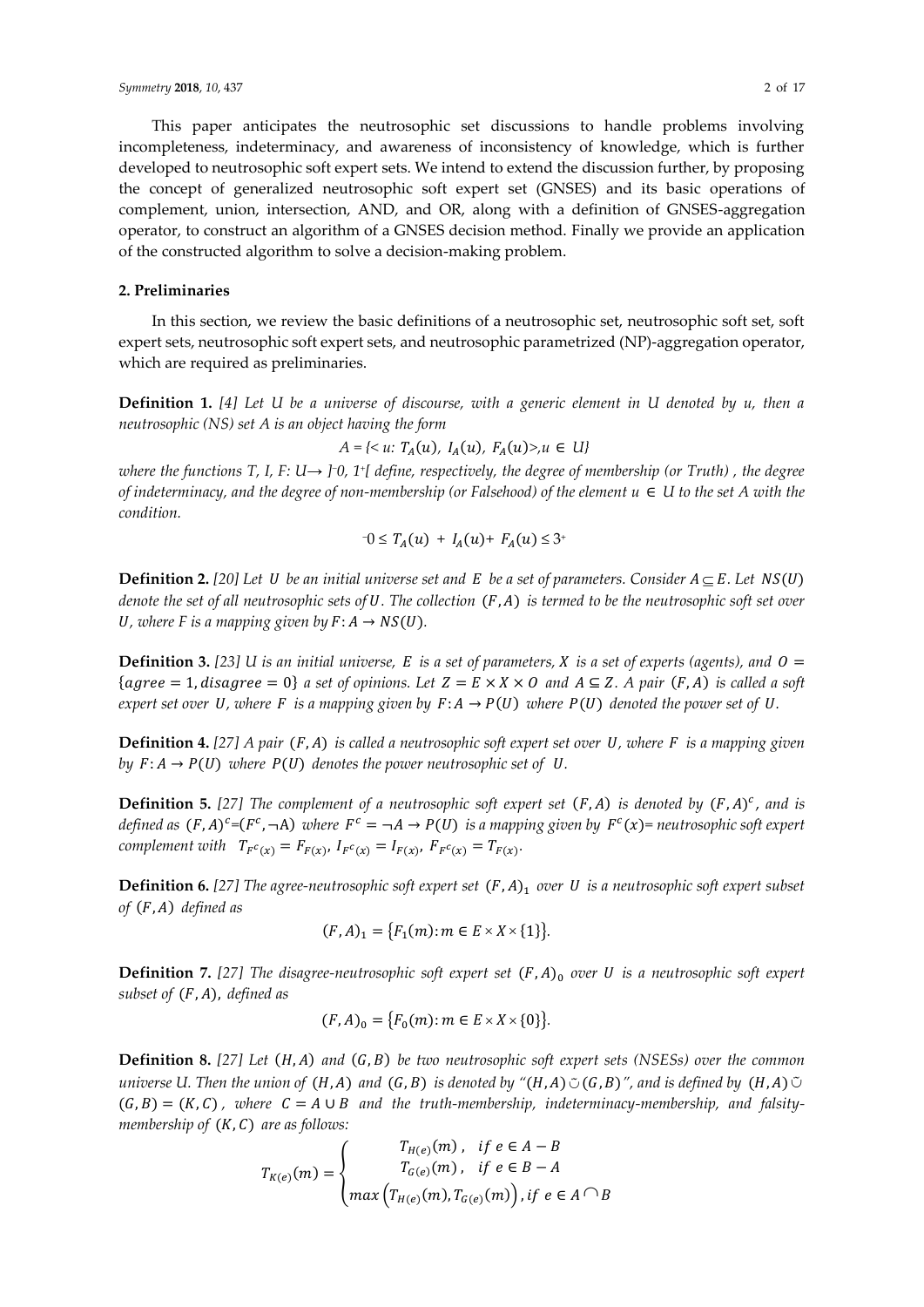$$
I_{K(e)}(m) = \begin{cases} I_{H(e)}(m), & \text{if } e \in A - B \\ I_{G(e)}(m), & \text{if } e \in B - A \\ \frac{I_{H(e)}(m) + I_{G(e)}(m)}{2}, & \text{if } e \in A \cap B \end{cases}
$$

$$
F_{K(e)}(m) = \begin{cases} F_{H(e)}(m), & \text{if } e \in A - B \\ F_{G(e)}(m), & \text{if } e \in B - A \\ \min \left( F_{H(e)}(m), F_{G(e)}(m) \right), & \text{if } e \in A \cap B \end{cases}
$$

**Definition 9.** [27] Let  $(H, A)$  and  $(G, B)$  be two NSESs over the common universe U. Then the intersection of  $(H,A)$  and  $(G,B)$  is denoted by " $(H,A)\,\tilde{\cap}\,(G,B)$ " and is defined by  $\,(H,A)\,\tilde{\cap}\,(G,B) = (K,C),$  where  $\,\mathcal{C} =$  $A \cap B\;$  and the truth-membership, indeterminacy-membership, and falsity-membership of  $\,$   $(K, \mathcal{C})\,$  are as follows:  $T_{\alpha}(\infty(m) = \min\left(T_{\alpha}(\infty(m), T_{\alpha}(\infty(m))\right))$ 

$$
I_{K(e)}(m) = \min\left(I_{H(e)}(m), I_{G(e)}(m)\right)
$$

$$
I_{K(e)}(m) = \frac{I_{H(e)}(m) + I_{G(e)}(m)}{2}
$$

$$
F_{K(e)}(m) = \max\left(F_{H(e)}(m), F_{G(e)}(m)\right), \text{if } e \in A \cap B.
$$

**Definition 10.** [45] Let  $\Psi_K \in NP$ -soft set. Then an NP-aggregation operator of  $\Psi_K$ , denoted by  $\Psi_K^{agg}$ , is *defined by*

$$
\Psi_K^{agg} = \{ \left( \langle u, \mu_K^{agg}, \vartheta_K^{agg}, \omega_K^{agg} \rangle \right) : u \in U \},\tag{1}
$$

*which is a neutrosophic set over U*,

$$
\mu_K^{agg}(u) = \frac{1}{|U|} \sum_{u \in U} e_{\text{E}} \mu_K(u) . \lambda f_{K(x)}(u), \ \mu_K^{agg} : U \to [0,1] \tag{2}
$$

$$
\vartheta_K^{agg}(u) = \frac{1}{|U|} \sum_{u \in U} e_{\in E} \vartheta_K(u) \cdot \lambda f_{K(x)}(u), \ \vartheta_K^{agg} : U \to [0,1]
$$
 (3)

$$
\omega_K^{agg} = \frac{1}{|U|} \sum_{u \in U} e_{\in E} \omega_K(u) \cdot \lambda f_{K(x)}(u), \ \omega_K^{agg} : U \to [0,1]
$$
 (4)

*and where,*

$$
\lambda f_{K(x)}(u) = \begin{cases} 1, x \in f_{K(x)}(u), \\ 0, \text{ otherwise,} \end{cases}
$$

*such that*  $|U|$  *is the cardinality of U.* 

## **3. Generalized Neutrosophic Soft Expert Set**

In this section, we introduce the concept of generalized neutrosophic soft expert set (GNSES) and define some of its properties. Throughout this paper,  $U$  is an initial universe,  $E$  is a set of parameters, *X* is a set of experts (agents), and  $0 = \{$ agree = 1, disagree = 0} a set of opinions. Let  $Z = E \times X \times 0$  and  $A \subseteq Z$  and  $\mu$  is a fuzzy set of A; that is,  $\mu: A \rightarrow I = [0,1]$ .

**Definition 11.** *A pair* ( $F^{\mu}$ , *A*) is called a generalized neutrosophic soft expert set (GNSES) over U, where  $F^{\mu}$ *is a mapping given by*

 $F^{\mu}: A \rightarrow \mathcal{N}(U) \times I$ ,

*with*  $\mathcal{N}(U)$  *being the set of all neutrosophic soft expert subsets of U. For any parameter*  $e \in A$ *,*  $F(e)$  *is referred as the neutrosophic value set of parameter e, i.e.,* 

$$
F(e) = \{(u/T_{F(e)}(u), I_{F(e)}(u), F_{F(e)}(u))\},\
$$

 $where\,$  **7** ,  $I$  ,  $F$  :  $U$  → ]<sup>−</sup>0, 1<sup>.</sup>[ are the membership function of truth, indeterminacy, and falsity, respectively, of the  $element u \in U$ . For any  $u \in U$  and  $e \in A$ 

$$
-0 \le T_{F(e)}(u) + I_{F(e)}(u) + F_{F(e)}(u) \le 3^+
$$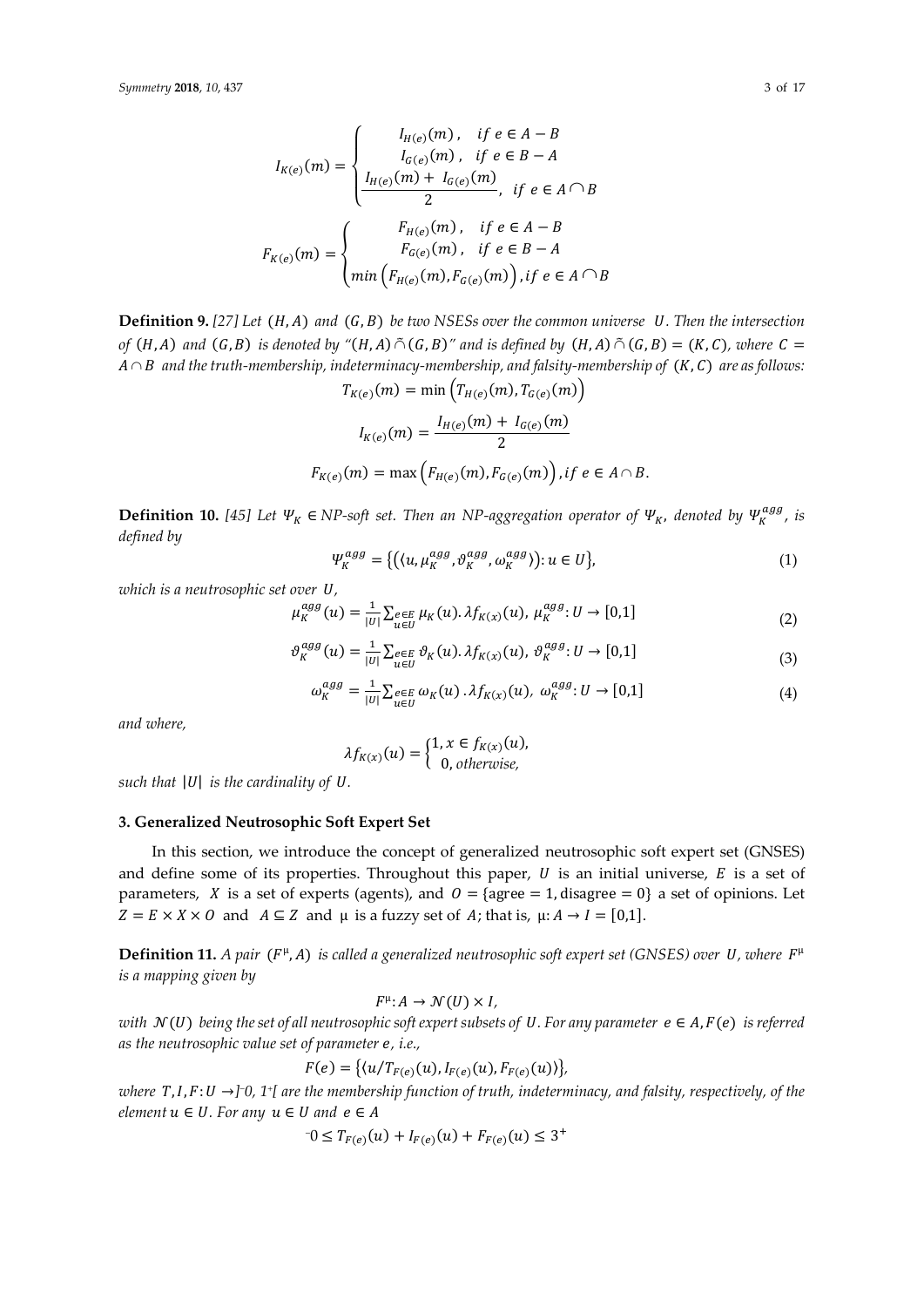*Symmetry* **2018**, *10*, 437 4 of 17

In fact,  $F^{\mu}$  is a parameterized family of neutrosophic soft expert sets on  $U$ , which has the degree of possibility of the approximate value set which is prepresented by  $\mu(e)$  for each parameter e, which can be written as follows:

$$
F^{\mu}(e)=\bigg\{\bigg(\frac{u_1}{F(e)(u_1)},\frac{u_2}{F(e)(u_2)},\frac{u_3}{F(e)(u_3)},\cdots,\frac{u_n}{F(e)(u_n)}\bigg),\mu(e)\bigg\}.
$$

**Example 1.** Suppose that  $U = \{u_1, u_2, u_3\}$  is a set of computers and  $E = \{e_1, e_2, e_3\}$  is a set of decision *parameters. Let*  $X = \{p, q, r\}$  *be set of experts. Suppose that* 

$$
F^{\mu}(e_1, p, 1) = \left\{ \left( \frac{u_1}{0.4, 0.3, 0.2}, \frac{u_2}{0.5, 0.6, 0.1, 0.8}, \frac{u_3}{0.5, 0.7, 0.2} \right), 0.3 \right\}
$$
  
\n
$$
F^{\mu}(e_1, r, 1) = \left\{ \left( \frac{u_1}{0.3, 0.2, 0.5}, \frac{u_2}{0.5, 0.6, 0.2}, \frac{u_3}{0.8, 0.1, 0.4} \right), 0.4 \right\}
$$
  
\n
$$
F^{\mu}(e_2, p, 1) = \left\{ \left( \frac{u_1}{0.7, 0.3, 0.6}, \frac{u_2}{0.7, 0.3, 0.5}, \frac{u_3}{0.2, 0.6, 0.5}, \right), 0.8 \right\}
$$
  
\n
$$
F^{\mu}(e_2, p, 1) = \left\{ \left( \frac{u_1}{0.7, 0.3, 0.6}, \frac{u_2}{0.5, 0.1, 0.4}, \frac{u_3}{0.8, 0.6, 0.3}, \right), 0.2 \right\}
$$
  
\n
$$
F^{\mu}(e_2, q, 1) = \left\{ \left( \frac{u_1}{0.6, 0.7, 0.1}, \frac{u_2}{0.8, 0.4, 0.7}, \frac{u_3}{0.8, 0.6, 0.3}, \right), 0.5 \right\}
$$
  
\n
$$
F^{\mu}(e_3, p, 1) = \left\{ \left( \frac{u_1}{0.5, 0.1, 0.8}, \frac{u_2}{0.9, 0.3, 0.6}, \frac{u_3}{0.4, 0.1, 0.7} \right), 0.5 \right\}
$$
  
\n
$$
F^{\mu}(e_3, q, 1) = \left\{ \left( \frac{u_1}{0.6, 0.3, 0.2}, \frac{u_2}{0.5, 0.6, 0.7}, \frac{u_3}{0.8, 0.1, 0.4}, \right), 0.7 \right\}
$$
  
\n
$$
F^{\mu}(
$$

The generalized neutrosophic soft expert set (GNSES) is a parameterized family  $\{F(e_i), i = 1, 2, ...\}$  of all *neutrosophic sets of and describes a collection of approximation of an object.*

**Definition 12.** Let  $(F^{\mu}, A)$  and  $(G^{\eta}, B)$  be two generalized neutrosophic soft expert sets (GNSESs) over U. Then  $(F^{\mu}, A)$  is said to be a generalized neutrosophic soft expert subset of  $(G^{\eta}, B)$  if

$$
i. \qquad B \subseteq A, \text{ and}
$$

*ii.*  $^{\eta}(\varepsilon)$  *is a generalized neutrosophic soft expert subset*  $F^{\mu}(\varepsilon)$ *, for all*  $\varepsilon \in B$ *,* 

**Example 2.** *Consider Example 1. Suppose that A and B are as follows.*

$$
A = \{ (e_1, p, 1), (e_2, p, 1), (e_2, q, 0), (e_3, r, 1) \}
$$
  

$$
B = \{ (e_1, p, 1), (e_2, p, 1), (e_3, r, 1) \}.
$$

*Since B is a neutrosophic soft expert subset of A, clearly*  $B \subset A$ *. Let*  $(G^{\eta}, B)$  *and*  $(F^{\mu}, A)$  *be defined as follows:*

$$
(F^{\mu}, A) = \left\{ \left[ (e_1, p, 1), \left( \frac{u_1}{0.4, 0.3, 0.2}, \frac{u_2}{0.6, 0.1, 0.8}, \frac{u_3}{0.5, 0.7, 0.2} \right), 0.3 \right], \right\}
$$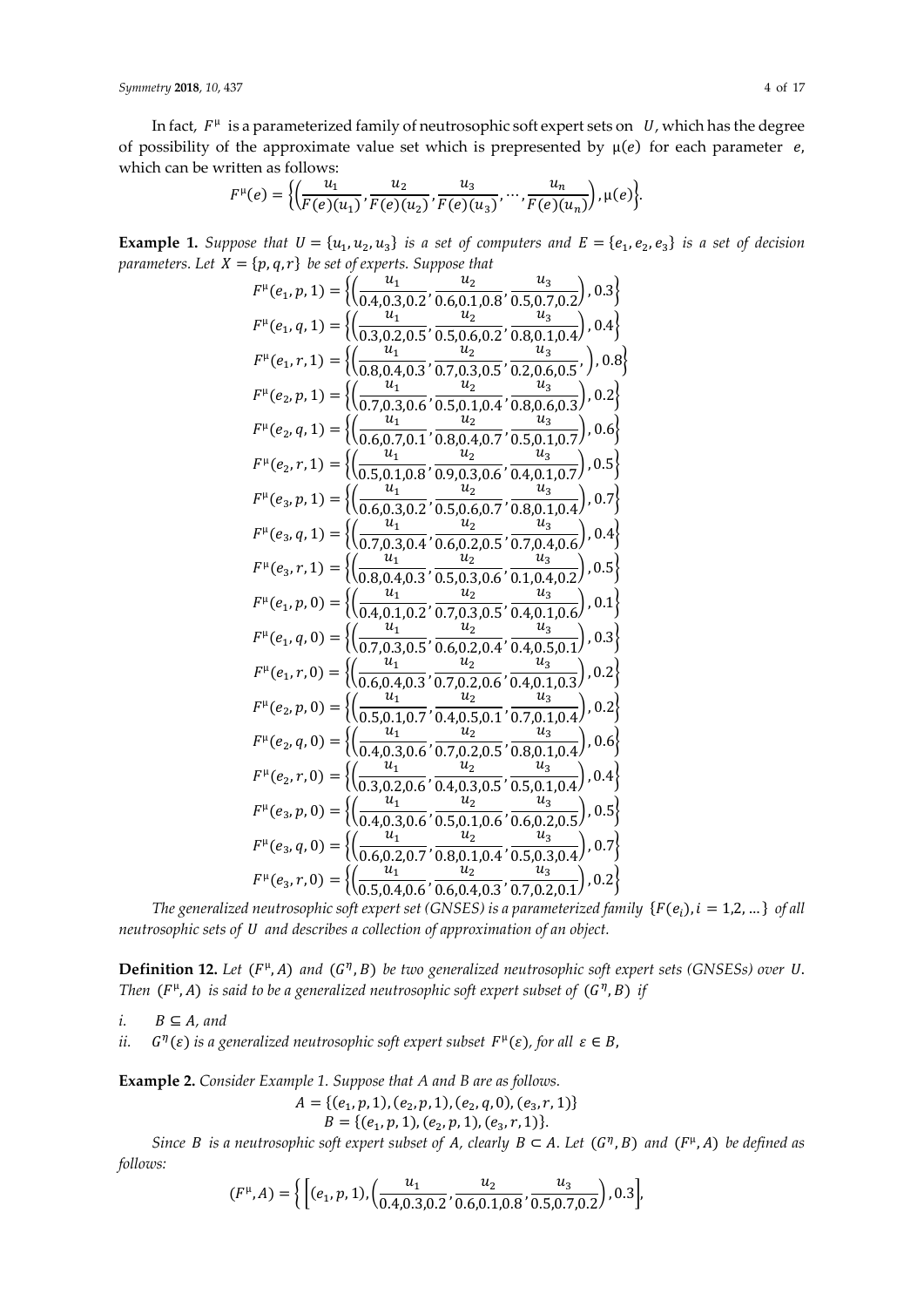$$
\begin{bmatrix}\n(e_2, p, 1), \left(\frac{u_1}{0.7, 0.3, 0.6}, \frac{u_2}{0.5, 0.1, 0.4}, \frac{u_3}{0.8, 0.6, 0.3}\right), 0.2\n\end{bmatrix},
$$
\n
$$
\begin{bmatrix}\n(e_2, q, 0), \left(\frac{u_1}{0.4, 0.3, 0.6}, \frac{u_2}{0.7, 0.2, 0.5}, \frac{u_3}{0.8, 0.1, 0.4}\right), 0.6\n\end{bmatrix},
$$
\n
$$
\begin{bmatrix}\n(e_3, r, 1), \left(\frac{u_1}{0.8, 0.4, 0.3}, \frac{u_2}{0.5, 0.3, 0.6}, \frac{u_3}{0.1, 0.4, 0.2}\right), 0.5\n\end{bmatrix}.
$$
\n
$$
(G^{\eta}, B) = \left\{\n\begin{bmatrix}\n(e_1, p, 1), \left(\frac{u_1}{0.4, 0.3, 0.2}, \frac{u_2}{0.6, 0.1, 0.8}, \frac{u_3}{0.5, 0.7, 0.2}\right), 0.3\n\end{bmatrix}, \left[\n(e_2, p, 1), \left(\frac{u_1}{0.7, 0.3, 0.6}, \frac{u_2}{0.5, 0.1, 0.4}, \frac{u_3}{0.8, 0.6, 0.3}\right), 0.2\n\end{bmatrix}, \left[\n(e_3, r, 1), \left(\frac{u_1}{0.8, 0.4, 0.3}, \frac{u_2}{0.5, 0.3, 0.6}, \frac{u_3}{0.1, 0.4, 0.2}\right), 0.5\n\right]\n\}
$$
\nTherefore  $(G^{\eta}, B) \subseteq (F^{\mu}, A)$ .

**Definition 13.** *Two GNSESs*  $(F^{\mu}, A)$  and  $(G^{\eta}, B)$  over U are said to be equal if  $(F^{\mu}, A)$  is a GNSES subset of  $(G<sup>n</sup>, B)$  and  $(G<sup>n</sup>, B)$  is a GNSES subset of  $(F<sup>\mu</sup>, A)$ *.* 

**Definition 14.** An agree-GNSESs  $(F^{\mu}, A)_{1}$  over U is a GNSES subset of  $(F^{\mu}, A)$  defined as follows.

 $(F^{\mu}, A)_1 = \{F_1(\infty) : \alpha \in E \times X \times \{1\}\}.$ 

**Example 3.** *Consider Example 1. The agree-GNSES*  $(F^{\mu}, Z)$ <sub>1</sub> *over U is* 

$$
(F^{\mu},Z)_{1} = \left\{ \left[ (e_1, p, 1), \left( \frac{u_1}{0.4, 0.3, 0.2}, \frac{u_2}{0.6, 0.1, 0.8}, \frac{u_3}{0.5, 0.7, 0.2}, \right), 0.3 \right], \left. \left[ (e_1, q, 1), \left( \frac{u_1}{0.3, 0.2, 0.5}, \frac{u_2}{0.5, 0.6, 0.2}, \frac{u_3}{0.8, 0.1, 0.4}, \right), 0.4 \right], \left. \left. \left[ (e_1, r, 1), \left( \frac{u_1}{0.8, 0.4, 0.3}, \frac{u_2}{0.7, 0.3, 0.5}, \frac{u_3}{0.2, 0.6, 0.5}, \right), 0.8 \right], \left. \left. \left[ (e_2, p, 1), \left( \frac{u_1}{0.7, 0.3, 0.6}, \frac{u_2}{0.5, 0.1, 0.4}, \frac{u_3}{0.8, 0.6, 0.3}, \right), 0.2 \right], \left. \left. \left[ (e_2, q, 1), \left( \frac{u_1}{0.6, 0.7, 0.1}, \frac{u_2}{0.8, 0.4, 0.7}, \frac{u_3}{0.5, 0.1, 0.7}, \right), 0.6 \right], \left. \left. \left[ (e_2, r, 1), \left( \frac{u_1}{0.5, 0.1, 0.8}, \frac{u_2}{0.9, 0.3, 0.6}, \frac{u_3}{0.4, 0.1, 0.7}, \right), 0.5 \right], \left. \left. \left[ (e_3, p, 1), \left( \frac{u_1}{0.6, 0.3, 0.2}, \frac{u_2}{0.5, 0.6, 0.7}, \frac{u_3}{0.8, 0.1, 0.4}, \right), 0.7 \right], \left. \left. \left[ (e_3, q, 1), \left( \frac{u_1}{0.7, 0.3, 0.4}, \frac{u_2}{0.6, 0.2, 0.5}, \frac{u_3}{0.7, 0.4, 0.6}, \right),
$$

**Definition 15.** A disagree-GNSESs  $(F^{\mu}, A)_{0}$  over U is a GNSES subset of  $(F^{\mu}, A)$  is defined as follows:  $(F^{\mu}, A)_0 = \{F_0(\infty) : \alpha \in E \times X \times \{0\}\}.$ 

**Example 4.** Consider Example 1. The disagree-GNSES  $(F^{\mu}, Z)_{0}$  over U is

$$
(F^{\mu}, Z)_{0} = \left\{ \left[ (e_{1}, p, 0), \left( \frac{u_{1}}{0.4, 0.1, 0.2}, \frac{u_{2}}{0.7, 0.3, 0.5}, \frac{u_{3}}{0.4, 0.1, 0.6}, \right), 0.1 \right], \left. \left[ (e_{1}, q, 0), \left( \frac{u_{1}}{0.7, 0.3, 0.5}, \frac{u_{2}}{0.6, 0.2, 0.4}, \frac{u_{3}}{0.4, 0.5, 0.1}, \right), 0.3 \right], \left. \left[ (e_{1}, r, 0), \left( \frac{u_{1}}{0.6, 0.4, 0.3}, \frac{u_{2}}{0.7, 0.2, 0.6}, \frac{u_{3}}{0.4, 0.1, 0.3}, \right), 0.2 \right], \left. \left[ (e_{2}, p, 0), \left( \frac{u_{1}}{0.5, 0.1, 0.7}, \frac{u_{2}}{0.4, 0.5, 0.1}, \frac{u_{3}}{0.7, 0.1, 0.4}, \right), 0.2 \right], \left. \left[ (e_{2}, q, 0), \left( \frac{u_{1}}{0.4, 0.3, 0.6}, \frac{u_{2}}{0.7, 0.2, 0.5}, \frac{u_{3}}{0.8, 0.1, 0.4}, \right), 0.6 \right], \left. \left[ (e_{2}, r, 0), \left( \frac{u_{1}}{0.3, 0.2, 0.6}, \frac{u_{2}}{0.4, 0.3, 0.5}, \frac{u_{3}}{0.5, 0.1, 0.4}, \right), 0.4 \right], \left. \left. \left[ (e_{2}, r, 0), \left( \frac{u_{1}}{0.3, 0.2, 0.6}, \frac{u_{2}}{0.4, 0.3, 0.5}, \frac{u_{3}}{0.5, 0.1, 0.4}, \right), 0.4 \right], \right\}
$$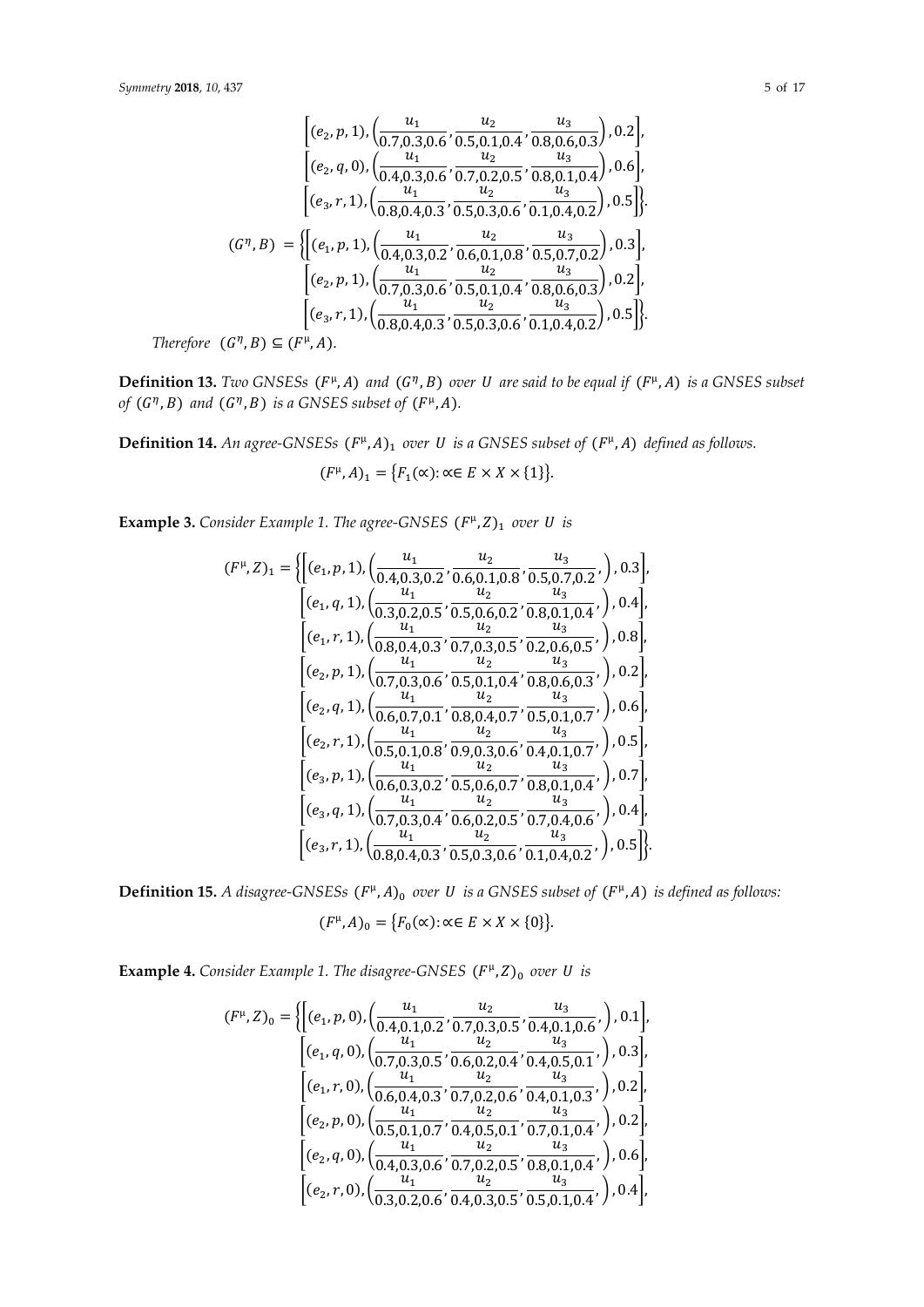$$
\begin{bmatrix} (e_3, p, 0), \left( \frac{u_1}{0.4, 0.3, 0.6}, \frac{u_2}{0.5, 0.1, 0.6}, \frac{u_3}{0.6, 0.2, 0.5}, \right), 0.5 \\ \left[ (e_3, q, 0), \left( \frac{u_1}{0.6, 0.2, 0.7}, \frac{u_2}{0.8, 0.1, 0.4}, \frac{u_3}{0.5, 0.3, 0.4}, \right), 0.7 \right], \\ \left[ (e_3, r, 0), \left( \frac{u_1}{0.5, 0.4, 0.6}, \frac{u_2}{0.6, 0.4, 0.3}, \frac{u_3}{0.7, 0.2, 0.1}, \right), 0.2 \right] \right]. \end{bmatrix}
$$

**Definition 16.** The complement of a GNSES ( $F^{\mu}, A$ ), denoted by  $(F^{\mu}, A)^{c}$ , is defined as  $(F^{\mu}, A)^{c} =$  $(F^{\mu(c)}, \neg A)$  where  $F^{\mu(c)}$ :  $\neg A \to \mathcal{N}(U) \times I$  is a mapping given by

$$
F^{\mu(c)}(\alpha) = \begin{cases} T_{F(\alpha)^{(c)}} = F_{F(\alpha)}, \\ I_{F(\alpha)^{(c)}} = \overline{1} - I_{F(\alpha)}, \\ F_{F(\alpha)^{(c)}} = T_{F(\alpha)}, \\ \mu^{c}(\alpha) = \overline{1} - \mu(\alpha) \end{cases} for each \alpha \in E.
$$

**Example 5.** Consider Example 1. By using the definition of GNSES complement, the complement of  $F^{\mu}$ denoted by  $F^{\mu(c)}$ , is as follows:

$$
(F^{\mu(c)}, Z) = \left\{ \left[ (-e_1, p, 1), \left( \frac{u_1}{0.2, 0.7, 0.4}, \frac{u_2}{0.8, 0.9, 0.6}, \frac{u_3}{0.2, 0.3, 0.5}, \right), 0.7 \right], \\ \left[ (-e_1, q, 1), \left( \frac{u_1}{0.5, 0.8, 0.3}, \frac{u_2}{0.2, 0.4, 0.5}, \frac{u_3}{0.4, 0.9, 0.8}, \right), 0.6 \right], \\ \left[ (-e_1, r, 1), \left( \frac{u_1}{0.3, 0.6, 0.8}, \frac{u_2}{0.5, 0.7, 0.7}, \frac{u_3}{0.5, 0.4, 0.2}, \right), 0.2 \right], \\ \left[ (-e_2, p, 1), \left( \frac{u_1}{0.6, 0.7, 0.7}, \frac{u_2}{0.4, 0.9, 0.5}, \frac{u_3}{0.3, 0.4, 0.8}, \right), 0.8 \right], \\ \left[ (-e_2, q, 1), \left( \frac{u_1}{0.1, 0.3, 0.6}, \frac{u_2}{0.7, 0.6, 0.8}, \frac{u_3}{0.7, 0.9, 0.5}, \right), 0.4 \right], \\ \left[ (-e_2, r, 1), \left( \frac{u_1}{0.2, 0.7, 0.6}, \frac{u_2}{0.6, 0.7, 0.9}, \frac{u_3}{0.4, 0.9, 0.8}, \right), 0.5 \right], \\ \left[ (-e_3, p, 1), \left( \frac{u_1}{0.2, 0.7, 0.6}, \frac{u_2}{0.5, 0.8, 0.5}, \frac{u_3}{0.4, 0.9, 0.8}, \right), 0.5 \right], \\ \left[ (-e_3, q, 1), \left( \frac{u_1}{0.2, 0.7, 0.6}, \frac{u_2}{0.5, 0.8, 0.6}, \frac{u_3}{0.4, 0.9, 0.8}, \right), 0.5 \right], \\ \left[ (-e_2, r, 1), \left( \frac{u_1}{0.2
$$

**Proposition 1.** If  $(F^{\mu}, A)$  is a generalized neutrosophic soft expert set over U, then

1.  $((F^{\mu}, A)^c)^c = (F^{\mu}, A)$ 

2.  $((F^{\mu}, A)_{1})^{c} = (F^{\mu}, A)_{0}$ 

3.  $((F^{\mu}, A)_{0})^{c} = (F^{\mu}, A)_{1}$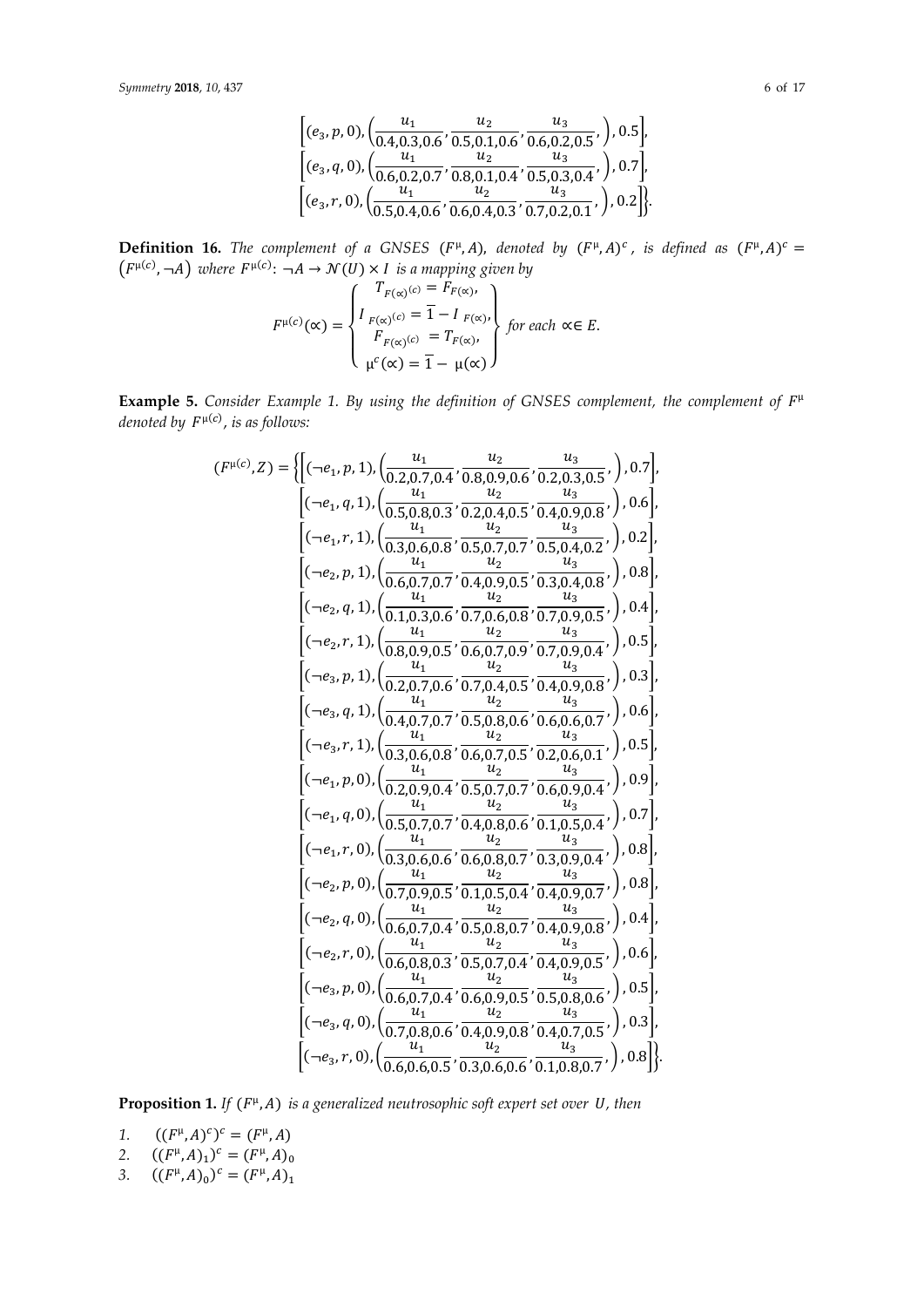**Proof.** (1) From Definition 16, we have  $(F^{\mu}, A)^c = (F^{\mu(c)}, \neg A)$ , where  $F^{\mu(c)}(\alpha) = T_{F(\alpha)^{(c)}} = T_{F(\alpha)^{(c)}}$  $F_{F(\alpha)}, I_{F(\alpha)^{(c)}} = \overline{1} - I_{F(\alpha)}, F_{F(\alpha)^{(c)}} = T_{F(\alpha)}$  and  $\mu^{c}(\alpha) = \overline{1} - \mu(\alpha)$  for each  $\alpha \in E$ .

Now  $((F^{\mu}, A)^c)^c = ((F^{\mu(c)})^c, A)$  where

$$
(F^{\mu(c)})^c(\alpha) = \begin{bmatrix} T_{F(\alpha)}(c) = F_{F(\alpha)}, I_{F(\alpha)}(c) = \overline{1} - I_{F(\alpha)}, \\ F_{F(\alpha)}(c) = T_{F(\alpha)}, \mu^c(\alpha) = \overline{1} - \mu(\alpha) \end{bmatrix}^c
$$

$$
= \begin{bmatrix} T_{F(\alpha)} = F_{F(\alpha)}(c), I_{F(\alpha)} = \overline{1} - I_{F(\alpha)}(c), \\ F_{F(\alpha)} = T_{F(\alpha)}(c), \mu(\alpha) = \overline{1} - \mu^c(\alpha) \end{bmatrix}
$$

$$
= \overline{1} - (\overline{1} - I_{F(\alpha)}) = \overline{1} - (\overline{1} - \mu(\alpha)) = I_{F(\alpha)}
$$

$$
= \mu(\alpha).
$$

Thus  $((F^{\mu}, A)^c)^c = ((F^{\mu(c)})^c, A) = (F^{\mu}, A)$ , for all  $\alpha \in E$ .

The proofs of assertions (2) and (3) are obvious.  $\square$ 

**Definition 17.** The union of two GNSESs  $(F^{\mu}, A)$  and  $(G^{\eta}, B)$  over U, denoted by  $(F^{\mu}, A) \tilde{\cup} (G^{\eta}, B)$ , is the  $GNSESs$  ( $H^{\Omega}$ , C), where  $C = A \cup B$  and the truth-membership, indeterminacy-membership, and falsitymembership of  $(H^{\Omega}, \mathcal{C})$  are as follows:

$$
T_{H} \Omega_{(e)} = \begin{cases} T_{F^{\mu}(e)}(m) & \text{if } e \in A - B \\ T_{G} \eta_{(e)}(m) & \text{if } e \in B - A \end{cases}
$$
  

$$
I_{H} \Omega_{(e)} = \begin{cases} I_{F^{\mu}(e)}(m) & \text{if } e \in A \cap B \\ I_{G} \eta_{(e)}(m) & \text{if } e \in A - B \end{cases}
$$
  

$$
I_{H} \Omega_{(e)} = \begin{cases} I_{F^{\mu}(e)}(m) & \text{if } e \in B - A \\ \min \left( I_{F^{\mu}(e)}(m), I_{G} \eta_{(e)}(m) \right) & \text{if } e \in A \cap B \end{cases}
$$
  

$$
F_{H} \Omega_{(e)} = \begin{cases} F_{F^{\mu}(e)}(m) & \text{if } e \in A - B \\ F_{G} \eta_{(e)}(m) & \text{if } e \in B - A \end{cases}
$$
  

$$
I_{H} \Omega_{(e)} = \begin{cases} F_{F^{\mu}(e)}(m) & \text{if } e \in A - B \\ \min \left( F_{F^{\mu}(e)}(m), F_{G} \eta_{(e)}(m) \right) & \text{if } e \in A \cap B \end{cases}
$$

*where*  $\Omega(m) = max(\mu_{(e)}(m), \eta_{(e)}(m)).$ 

**Example 6.** Suppose that  $(F^{\mu}, A)$  and  $(G^{\eta}, B)$  are two GNSESs over  $U$ , such that

$$
(F^{\mu}, A) = \left\{ \left[ (e_1, p, 1), \left( \frac{u_1}{0.4, 0.3, 0.2}, \frac{u_2}{0.6, 0.1, 0.8}, \frac{u_3}{0.5, 0.7, 0.2} \right), 0.3 \right], \\ \left[ (e_2, q, 1), \left( \frac{u_1}{0.7, 0.3, 0.6}, \frac{u_2}{0.5, 0.1, 0.4}, \frac{u_3}{0.7, 0.6, 0.3} \right), 0.2 \right], \\ \left[ (e_2, q, 0), \left( \frac{u_1}{0.4, 0.3, 0.6}, \frac{u_2}{0.7, 0.2, 0.5}, \frac{u_3}{0.8, 0.1, 0.4} \right), 0.6 \right], \\ \left[ (e_3, r, 1), \left( \frac{u_1}{0.8, 0.4, 0.3}, \frac{u_2}{0.5, 0.3, 0.6}, \frac{u_3}{0.1, 0.4, 0.2} \right), 0.5 \right] \right\}
$$
\n
$$
(G^{\eta}, B) = \left\{ \left[ (e_1, p, 1), \left( \frac{u_1}{0.6, 0.5, 0.1}, \frac{u_2}{0.8, 0.2, 0.3}, \frac{u_3}{0.9, 0.2, 0.3} \right), 0.1 \right], \\ \left[ (e_2, q, 1), \left( \frac{u_1}{0.6, 0.7, 0.1}, \frac{u_2}{0.8, 0.4, 0.7}, \frac{u_3}{0.5, 0.1, 0.7} \right), 0.4 \right], \\ \left[ (e_3, r, 1), \left( \frac{u_1}{0.4, 0.1, 0.2}, \frac{u_2}{0.5, 0.4, 0.2}, \frac{u_3}{0.3, 0.6, 0.4} \right), 0.8 \right] \right\}
$$
\n
$$
Then (F^{\mu}, A) \tilde{\cup} (G^{\eta}, B) = (H^{\alpha}, C) where
$$
\n
$$
(H^{\alpha}, C) = \left\{ \left[ (e_1, p, 1), \left( \frac{u_1}{0.6
$$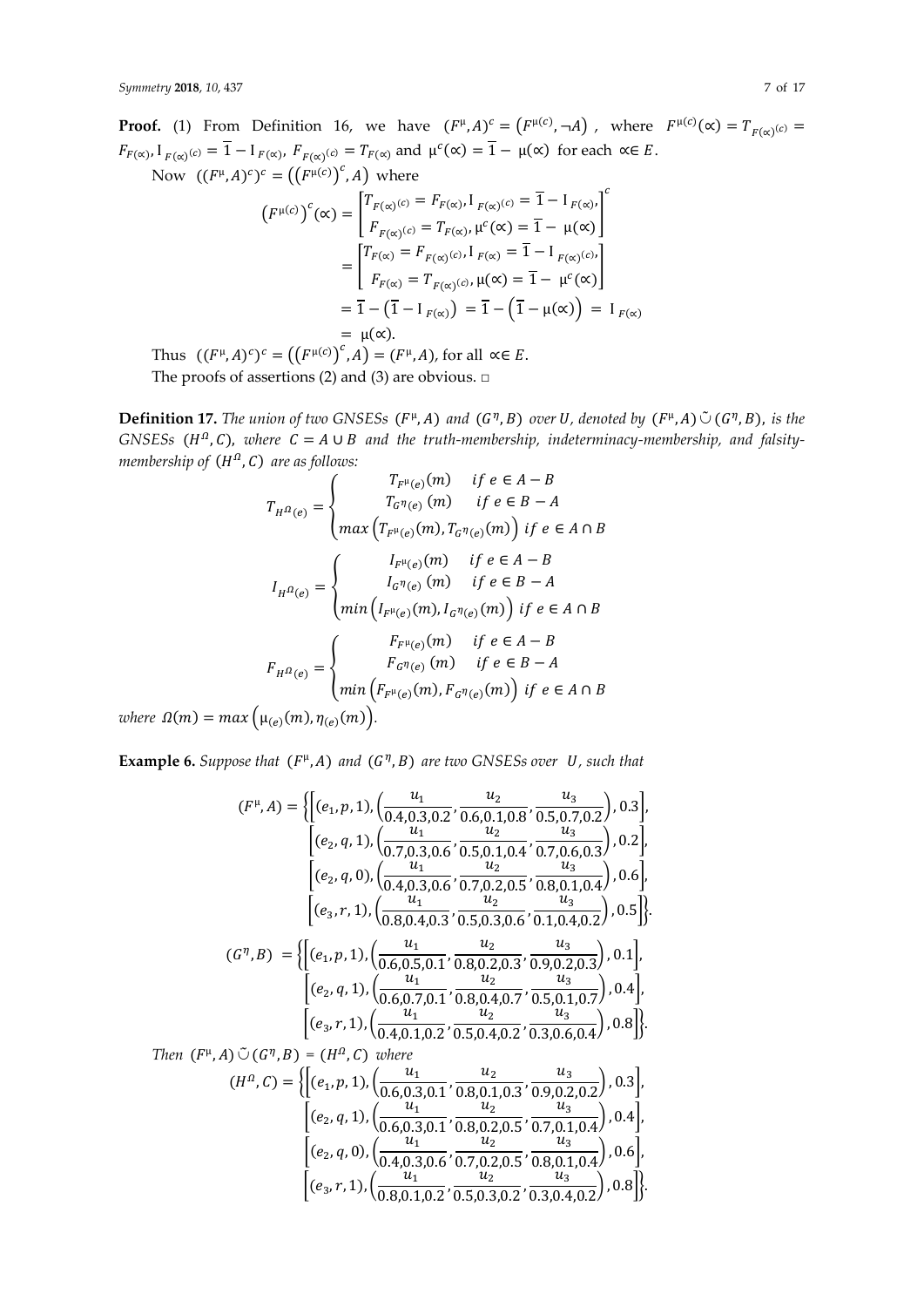**Proposition 2.** If  $(F^{\mu}, A)$ ,  $(G^{\eta}, B)$  and  $(H^{\Omega}, C)$  are three GNSESs over U, then

1. 
$$
\left((F^{\mu}, A) \tilde{\cup} (G^{\eta}, B)\right) \tilde{\cup} (H^{\Omega}, C) = (F^{\mu}, A) \tilde{\cup} \left((G^{\eta}, B) \tilde{\cup} (H^{\Omega}, C)\right).
$$

2. 
$$
(F^{\mu}, A) \tilde{\cup} (F^{\mu}, A) \subseteq (F^{\mu}, A)
$$
.

**Proof.** (1) We want to prove that

$$
((F^{\mu}, A) \tilde{\cup} (G^{\eta}, B)) \tilde{\cup} (H^{\Omega}, C) = (F^{\mu}, A) \tilde{\cup} ((G^{\eta}, B) \tilde{\cup} (H^{\Omega}, C))
$$

By using Definition 17, we consider the case when  $e \in A \cap B$ , as other cases are trivial. We will have

$$
(F^{\mu}, A) \tilde{\cup} (G^{\eta}, B) = \left\{ \left( u \left/ \begin{array}{c} \max\left( T_{F^{\mu}(e)}(m), \atop T_{G^{\eta}(e)}(m) \right), \\ u \left/ \begin{array}{c} \min\left( I_{F^{\mu}(e)}(m), \atop I_{G^{\eta}(e)}(m) \right), \\ \min\left( I_{F^{\mu}(e)}(m) \right), \\ \min\left( F_{F^{\mu}(e)}(m) \right) \end{array} \right), u \in U \right\}.
$$

Also consider the case when  $e \in H$ , as the other cases are trivial. We will have

$$
\left((F^{\mu},A)\tilde{\cup}(G^{\eta},B)\right)\tilde{\cup}(H^{\Omega},C)=\begin{cases} \begin{pmatrix} \max\left(T_{F^{\mu}(e)}(m),T_{G^{\eta}(e)}(m)\right), \\ u \end{pmatrix}, \begin{pmatrix} u/T_{H^{\Omega}(e)}(m),I_{H^{\Omega}(e)}(m),F_{H^{\Omega}(e)}(m),F_{H^{\Omega}(e)}(m)) \end{pmatrix}, \\ \min\left(F_{F^{\mu}(e)}(m),F_{G^{\eta}(e)}(m)\right), \quad \max\left(\mu_{(e)}(m),\eta_{(e)}(m),\Omega(m)\right),u\in U\right) \\ \min\left(F_{F^{\mu}(e)}(m),F_{F^{\Omega}(e)}(m)\right), \end{cases} \\ =\begin{cases} \begin{pmatrix} u/T_{F^{\Omega}(e)}(m),I_{F^{\Omega}(e)}(m),\\ u \end{pmatrix},\quad \max\left(T_{G^{\mu}(e)}(m),T_{H^{\eta}(e)}(m)\right), \\ u\left(\min\left(I_{G^{\mu}(e)}(m),I_{H^{\eta}(e)}(m)\right)\right), \\ \min\left(F_{G^{\mu}(e)}(m),F_{H^{\eta}(e)}(m)\right) \end{pmatrix} \\ = (F^{\mu},A)\tilde{\cup}\left((G^{\eta},B)\tilde{\cup}(H^{\Omega},C)\right). \end{cases}
$$

(2) The proof is straightforward.  $\square$ 

**Definition 18.** Let  $(F^{\mu}, A)$  and  $(G^{\eta}, B)$  be two GNSESs over a common universe U. Then the intersection *of*  $(F^{\mu}, A)$  and  $(G^{\eta}, B)$  is denoted by  $(F^{\mu}, A) \tilde{\cap} (G^{\eta}, B) = (K^{\delta}, C)$ , where  $C = A \cap B$  and the truthmembership, indeterminacy-membership, and falsity-membership of  $(K^\delta, \mathcal{C})$  are as follows:

$$
T_{K^{\delta}(e)} = \begin{cases} T_{F^{\mu}(e)}(m) & \text{if } e \in A - B \\ T_{G^{\eta}(e)}(m) & \text{if } e \in B - A \end{cases}
$$
  
\n
$$
I_{K^{\delta}(e)} = \begin{cases} I_{F^{\mu}(e)}(m), T_{G^{\eta}(e)}(m) & \text{if } e \in A \cap B \\ I_{G^{\eta}(e)}(m) & \text{if } e \in A - B \\ \min \left( I_{F^{\mu}(e)}(m), I_{G^{\eta}(e)}(m) \right) & \text{if } e \in A \cap B \end{cases}
$$
  
\n
$$
F_{K^{\delta}(e)} = \begin{cases} F_{F^{\mu}(e)}(m) & \text{if } e \in A - B \\ F_{G^{\eta}(e)}(m) & \text{if } e \in A - B \\ F_{G^{\eta}(e)}(m) & \text{if } e \in B - A \\ \max \left( F_{F^{\mu}(e)}(m), F_{G^{\eta}(e)}(m) \right) & \text{if } e \in A \cap B \end{cases}
$$

*where*  $\delta(m) = min(\mu_{(e)}(m), \eta_{(e)}(m)).$ 

**Example 7.** Suppose that  $(F^{\mu}, A)$  and  $(G^{\eta}, B)$  are two GNSESs over *U*, such that

$$
(F^{\mu}, A) = \left\{ \left[ (e_1, p, 1), \left( \frac{u_1}{0.4, 0.3, 0.2}, \frac{u_2}{0.6, 0.1, 0.8}, \frac{u_3}{0.5, 0.7, 0.2}, \right), 0.3 \right], \\ \left[ (e_2, q, 1), \left( \frac{u_1}{0.7, 0.3, 0.6}, \frac{u_2}{0.5, 0.1, 0.4}, \frac{u_3}{0.7, 0.6, 0.3}, \right), 0.2 \right], \\ \left[ (e_2, q, 0), \left( \frac{u_1}{0.4, 0.3, 0.6}, \frac{u_2}{0.7, 0.2, 0.5}, \frac{u_3}{0.8, 0.1, 0.4}, \right), 0.6 \right] \right\}.
$$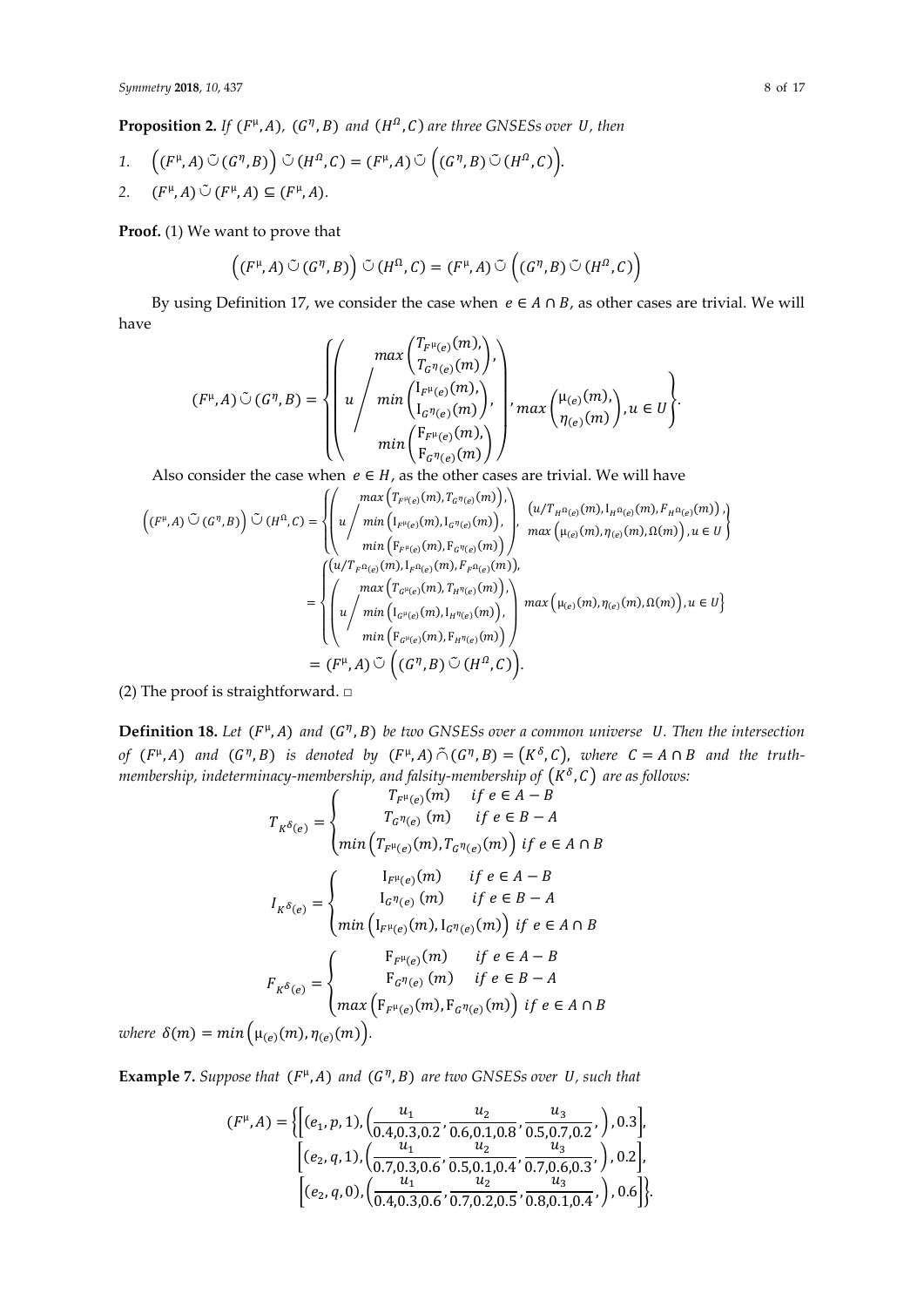$$
(G^{\eta}, B) = \left\{ \left[ (e_1, p, 1), \left( \frac{u_1}{0.6, 0.5, 0.1}, \frac{u_2}{0.8, 0.2, 0.3}, \frac{u_3}{0.9, 0.2, 0.3}, \right), 0.1 \right], \left. \left[ (e_3, r, 1), \left( \frac{u_1}{0.4, 0.1, 0.2}, \frac{u_2}{0.5, 0.4, 0.2}, \frac{u_3}{0.3, 0.6, 0.4}, \right), 0.8 \right] \right\}
$$

*Then*  $(F^{\mu}, A) \tilde{\cap} (G^{\eta}, B) = (K^{\delta}, C)$  *where*  $(K^{\delta}, C) = \left\{ \left[ (e_1, p, 1), \left( \frac{u_1}{0.4 \cdot 0.3} \right) \right] \right\}$  $\frac{u_1}{0.4, 0.3, 0.2}, \frac{u_2}{0.6, 0.1}$  $\frac{u_2}{0.6, 0.1, 0.8}, \frac{u_3}{0.5, 0.2}$  $\frac{1}{0.5, 0.2, 0.3}, \, \bigr)$ , 0.1 }.

**Proposition 3.** If  $(F^{\mu}, A)$ ,  $(G^{\eta}, B)$  and  $(H^{\Omega}, C)$  are three GNSESs over U, then

 $1. \quad \left( (F^{\mu},A)\,\tilde{\cap}\,(G^{\eta},B) \right) \,\tilde{\cap}\, \left( K^{\delta},C \right) = (F^{\mu},A)\,\tilde{\cap}\,\left( (G^{\eta},B)\,\tilde{\cap}\, \left( K^{\delta},C \right) \right)$ 2.  $(F^{\mu}, A) \tilde{\cap} (F^{\mu}, A) \subseteq (F^{\mu}, A)$ .

**Proof.** (1) We want to prove that

$$
((F^{\mu}, A) \tilde{\cap} (G^{\eta}, B)) \tilde{\cap} (K^{\delta}, C) = (F^{\mu}, A) \tilde{\cap} ((G^{\eta}, B) \tilde{\cap} (K^{\delta}, C))
$$

By using Definition 18, consider the case when  $e \in A \cap B$ , since other cases are trivial. We have

$$
(F^{\mu}, A) \tilde{\cap} (G^{\eta}, B) = \left\{ \left( u \left/ \min \left( T_{F^{\mu}(e)}(m), T_{G^{\eta}(e)}(m) \right), \atop \max \left( I_{F^{\mu}(e)}(m), I_{G^{\eta}(e)}(m) \right), \right), \min \left( \mu_{(e)}(m), \eta_{(e)}(m) \right), u \in U \right\} \right\}
$$

Also consider the case when  $e \in K$ , as the other cases are trivial. Then we have

$$
\left((F^{\mu}, A) \tilde{\bigcap} (G^{\eta}, B)\right) \tilde{\bigcap} \left(K^{\delta}, C\right) = \left\{ \left(u \Big/ \min\left(T_{F^{\mu}(e)}(m), T_{G^{\eta}(e)}(m)\right), \left(u/T_{K^{\delta}(e)}(m), I_{K^{\delta}(e)}(m), F_{K^{\delta}(e)}(m)\right)\right) \right\} \cdot \min\left(\mu_{e})\left(m\right), \eta_{e}\right) (u/T_{K^{\delta}(e)}(m), F_{K^{\delta}(e)}(m))\right) \cdot \min\left(\mu_{e})\left(m\right), \eta_{e}\right) (m, \delta(m)\right), u \in U \right\}
$$
\n
$$
= \left\{ \left(u/T_{F^{\Omega}(e)}(m), I_{F^{\Omega}(e)}(m), F_{F^{\Omega}(e)}(m))\right),
$$
\n
$$
= \left\{ \left(u/T_{F^{\Omega}(e)}(m), I_{F^{\delta}(e)}(m), T_{K^{\delta}(e)}(m))\right), \left(u/\min\left(I_{G^{\mu}(e)}(m), I_{K^{\delta}(e)}(m)\right)\right), \left(u/\min\left(I_{G^{\mu}(e)}(m), I_{K^{\delta}(e)}(m)\right)\right)\right\} \cdot \min\left(\mu_{e}\right) (m), \eta_{e}\right) (m), \delta(m)\right), u \in U \right\}
$$
\n
$$
= (F^{\mu}, A) \tilde{\bigcap} \left((G^{\eta}, B) \tilde{\bigcap} \left(K^{\delta}, C\right)\right).
$$

(2) The proof is straightforward.  $\square$ 

**Proposition 4.** If  $(F^{\mu}, A)$ ,  $(G^{\eta}, B)$  and  $(K^{\delta}, C)$  are three GNSESs over U. Then

1. 
$$
\left((F^{\mu}, A) \tilde{\cup} (G^{\eta}, B)\right) \tilde{\cap} \left(K^{\delta}, C\right) = \left((F^{\mu}, A) \tilde{\cap} (K^{\delta}, C)\right) \tilde{\cup} \left((G^{\eta}, B) \tilde{\cap} (K^{\delta}, C)\right).
$$
  
2. 
$$
\left((F^{\mu}, A) \tilde{\cap} (G^{\eta}, B)\right) \tilde{\cup} \left(K^{\delta}, C\right) = \left((F^{\mu}, A) \tilde{\cup} (K^{\delta}, C)\right) \tilde{\cap} \left((G^{\eta}, B) \tilde{\cup} (K^{\delta}, C)\right).
$$

**Proof.** The proofs can be easily obtained from Definitions 17 and 18. □

**Definition 19.** If  $(F^{\mu}, A)$  and  $(G^{\eta}, B)$  are two GNSESs over U, then " $(F^{\mu}, A)$  AND  $(G^{\eta}, B)$ " denoted by  $(F^{\mu}, A) \wedge (G^{\eta}, B)$ , is defined by

$$
(F^{\mu}, A) \wedge (G^{\eta}, B) = (H^{\Omega}, A \times B)
$$

 $\text{such that, } H^{\Omega}(\alpha,\beta) = F^{\mu}(\alpha) \cap G^{\eta}(\beta)$  and the truth-membership, indeterminacy-membership, and falsity*membership of*  $(H^{\Omega}, A \times B)$  *are as follows.* 

$$
T_{H^{\Omega}(\alpha,\beta)}(m) = \min\left(T_{F^{\mu}(\alpha)}(m), T_{G^{\eta}(\beta)}(m)\right),
$$
  
\n
$$
I_{H^{\Omega}(\alpha,\beta)}(m) = \min\left(I_{F^{\mu}(\alpha)}(m), I_{G^{\eta}(\beta)}(m)\right),
$$
  
\n
$$
F_{H^{\Omega}(\alpha,\beta)}(m) = \max\left(F_{F^{\mu}(\alpha)}(m), F_{G^{\eta}(\beta)}(m)\right)
$$
  
\nand  $\Omega(m) = \min\left(\mu_{(e)}(m), \eta_{(e)}(m)\right), \forall \alpha \in A, \forall \beta \in B.$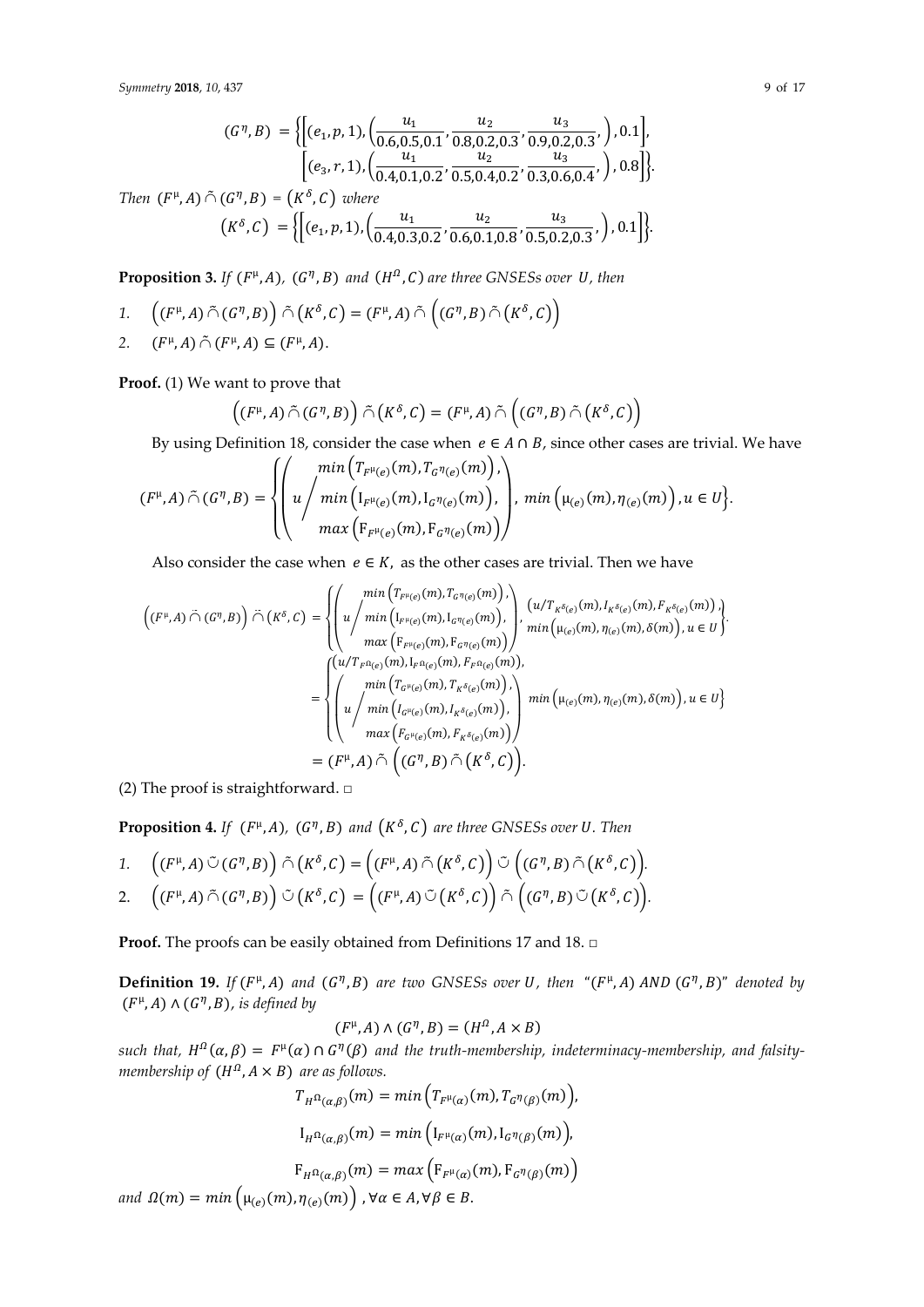**Example 8.** Suppose that  $(F^{\mu}, A)$  and  $(G^{\eta}, B)$  are two GNSESs over *U*, such that  $(F^{\mu}, A) = \left\{ \left[ (e_1, p, 1), \left( \frac{u_1}{0.2.0.3} \right) \right] \right\}$  $\frac{u_1}{0.2, 0.3, 0.5}, \frac{u_2}{0.4, 0.1}$  $\frac{u_2}{0.4, 0.1, 0.2}, \frac{u_3}{0.6, 0.3}$  $\frac{3}{0.6, 0.3, 0.7}, \, \big)$ , 0.4 $\big]$ ,  $\left[ (e_3, r, 0), \left( \frac{u_1}{0.5.0.7} \right) \right]$  $\frac{u_1}{0.5, 0.2, 0.1}, \frac{u_2}{0.6, 0.3}$  $\frac{u_2}{0.6, 0.3, 0.7}, \frac{u_3}{0.2, 0.1}$  $\left[\frac{0.2,0.1,0.8}{0.2,0.1,0.8},\right], 0.3$  $(G^{\eta},B) = \left\{ \left[ (e_1, p, 1), \left( \frac{u_1}{0.2.0.2} \right) \right] \right\}$  $\frac{u_1}{0.3, 0.2, 0.6}, \frac{u_2}{0.6, 0.3, 0.2}$  $\frac{u_2}{0.6, 0.3, 0.2}, \frac{u_3}{0.8, 0.1}$  $\frac{3}{0.8,0.1,0.2}$ ,  $\Big)$ , 0.5 $\Big]$ ,  $\left[ (e_2, q, 0), (\frac{u_1}{0.103}) \right]$  $\frac{u_1}{0.1, 0.3, 0.5}, \frac{u_2}{0.7, 0.1}$  $\frac{u_2}{0.7,0.1,0.6}, \frac{u_3}{0.4,0.3}$  $\frac{1}{0.4, 0.3, 0.6}, \, \bigr)$ , 0.6  $\bigr\}$ . *Then*  $(F^{\mu}, A) \wedge (G^{\eta}, B) = (H^{\Omega}, A \times B)$  *where*  $(H^0, A \times B) = \left\{ \left[ (e_1, p, 1), (e_1, p, 1) \left( \frac{u_1}{0.2.0.7} \right) \right] \right\}$  $\frac{u_1}{0.2, 0.2, 0.6}, \frac{u_2}{0.4, 0.1}$  $\frac{u_2}{0.4, 0.1, 0.2}, \frac{u_3}{0.6, 0.1}$  $\frac{1}{0.6, 0.1, 0.7}, \, \big)$ , 0.4 $\big]$ ,  $\left[ (e_1, p, 1), (e_2, q, 0), \left( \frac{u_1}{0.1, 0.2} \right) \right]$  $\frac{u_1}{0.1, 0.3, 0.5}, \frac{u_2}{0.4, 0.1}$  $\frac{u_2}{0.4, 0.1, 0.6}, \frac{u_3}{0.4, 0.3}$  $\frac{3}{0.4, 0.3, 0.7}, \, \big)$ , 0.4 $\big]$ ,  $\left[ (e_3, r, 0), (e_1, p, 1), \left( \frac{u_1}{0.3.0.3} \right) \right]$  $\frac{u_1}{0.3, 0.2, 0.6}, \frac{u_2}{0.6, 0.3, 0.2, 0.6}$  $\frac{u_2}{0.6, 0.3, 0.7}, \frac{u_3}{0.2, 0.1}$  $\frac{1}{0.2, 0.1, 0.8}, \, \bigg)$ , 0.3],  $\left[ (e_3, r, 0), (e_2, q, 0), \left( \frac{u_1}{0.1, 0.2} \right) \right]$  $\frac{u_1}{0.1, 0.2, 0.5}, \frac{u_2}{0.6, 0.1}$  $\frac{u_2}{0.6, 0.1, 0.7}, \frac{u_3}{0.2, 0.1}$  $\left\{\frac{1}{0.2,0.1,0.8},\right\}$ , 0.3

**Definition 20.** If  $(F^{\mu}, A)$  and  $(G^{\eta}, B)$  are two GNSESs over U, then " $(F^{\mu}, A)$  OR  $(G^{\eta}, B)$ " denoted by  $(F^{\mu}, A) \vee (G^{\eta}, B)$ , is defined by

$$
(F^{\mu}, A) \vee (G^{\eta}, B) = (K^{\delta}, A \times B)
$$

 $\text{such that } K^{\delta}(\alpha,\beta) = F^{\mu}(\alpha) \cup G^{\eta}(\beta)$  and the truth-membership, indeterminacy-membership, and falsitymembership of  $(K^{\delta}, A \times B)$  are as follows.

$$
T_{K^{\delta}(\alpha,\beta)}(m) = \max\left(T_{F^{\mu}(\alpha)}(m), T_{G^{\eta}(\beta)}(m)\right),
$$

$$
I_{K^{\delta}(\alpha,\beta)}(m) = \min\left(I_{F^{\mu}(\alpha)}(m), I_{G^{\eta}(\beta)}(m)\right),
$$

$$
F_{K^{\delta}(\alpha,\beta)}(m) = \min\left(F_{F^{\mu}(\alpha)}(m), F_{G^{\eta}(\beta)}(m)\right)
$$
and  $\delta(m) = \max\left(\mu_{(e)}(m), \eta_{(e)}(m)\right)$ ,  $\forall \alpha \in A, \forall \beta \in B$ .

**Example 9.** Suppose that  $(F^{\mu}, A)$  and  $(G^{\eta}, B)$  are two GNSESs over *U*, such that

$$
(F^{\mu}, A) = \left\{ \left[ (e_1, p, 1), \left( \frac{u_1}{0.2, 0.3, 0.5}, \frac{u_2}{0.4, 0.1, 0.2}, \frac{u_3}{0.6, 0.3, 0.7}, \right), 0.4 \right], \left. \left[ (e_3, r, 0), \left( \frac{u_1}{0.5, 0.2, 0.1}, \frac{u_2}{0.6, 0.3, 0.7}, \frac{u_3}{0.2, 0.1, 0.8}, \right), 0.3 \right] \right\}
$$
\n
$$
(G^{\eta}, B) = \left\{ \left[ (e_1, p, 1), \left( \frac{u_1}{0.3, 0.2, 0.6}, \frac{u_2}{0.6, 0.3, 0.2}, \frac{u_3}{0.8, 0.1, 0.2}, \right), 0.5 \right], \left. \left[ (e_2, q, 0), \left( \frac{u_1}{0.1, 0.3, 0.5}, \frac{u_2}{0.7, 0.1, 0.6}, \frac{u_3}{0.4, 0.3, 0.6}, \right), 0.6 \right] \right\}
$$
\nThen  $(F^{\mu}, A) \vee (G^{\eta}, B) = (K^{\delta}, A \times B)$  where\n
$$
(K^{\delta}, A \times B) = \left\{ \left[ (e_1, p, 1), (e_1, p, 1) \left( \frac{u_1}{0.3, 0.2, 0.5}, \frac{u_2}{0.6, 0.1, 0.2}, \frac{u_3}{0.8, 0.1, 0.2}, \right), 0.5 \right], \left. \left[ (e_1, p, 1), (e_2, q, 0), \left( \frac{u_1}{0.2, 0.3, 0.5}, \frac{u_2}{0.7, 0.1, 0.2}, \frac{u_3}{0.6, 0.3, 0.6}, \right), 0.6 \right], \left. \left[ (e_3, r, 0), (e_1, p, 1), \left( \frac{u_1}{0.5, 0.2, 0.1}, \frac{u_2}{0.7, 0.3, 0.6}, \frac{u_3}{0.8, 0.1, 0.2}, \
$$

**Proposition 5.** Let  $(F^{\mu}, A)$  and  $(G^{\eta}, B)$  be GNSESs over U. Then

1.  $((F^{\mu}, A) \wedge (G^{\eta}, B))^{c} = (F^{\mu}, A)^{c} \vee (G^{\eta}, B)^{c}$ 

2. 
$$
((F^{\mu}, A) \vee (G^{\eta}, B))^c = (F^{\mu}, A)^c \wedge (G^{\eta}, B)^c
$$

**Proof.** The proofs can be easily obtained from Definitions 16, 19 and 20. □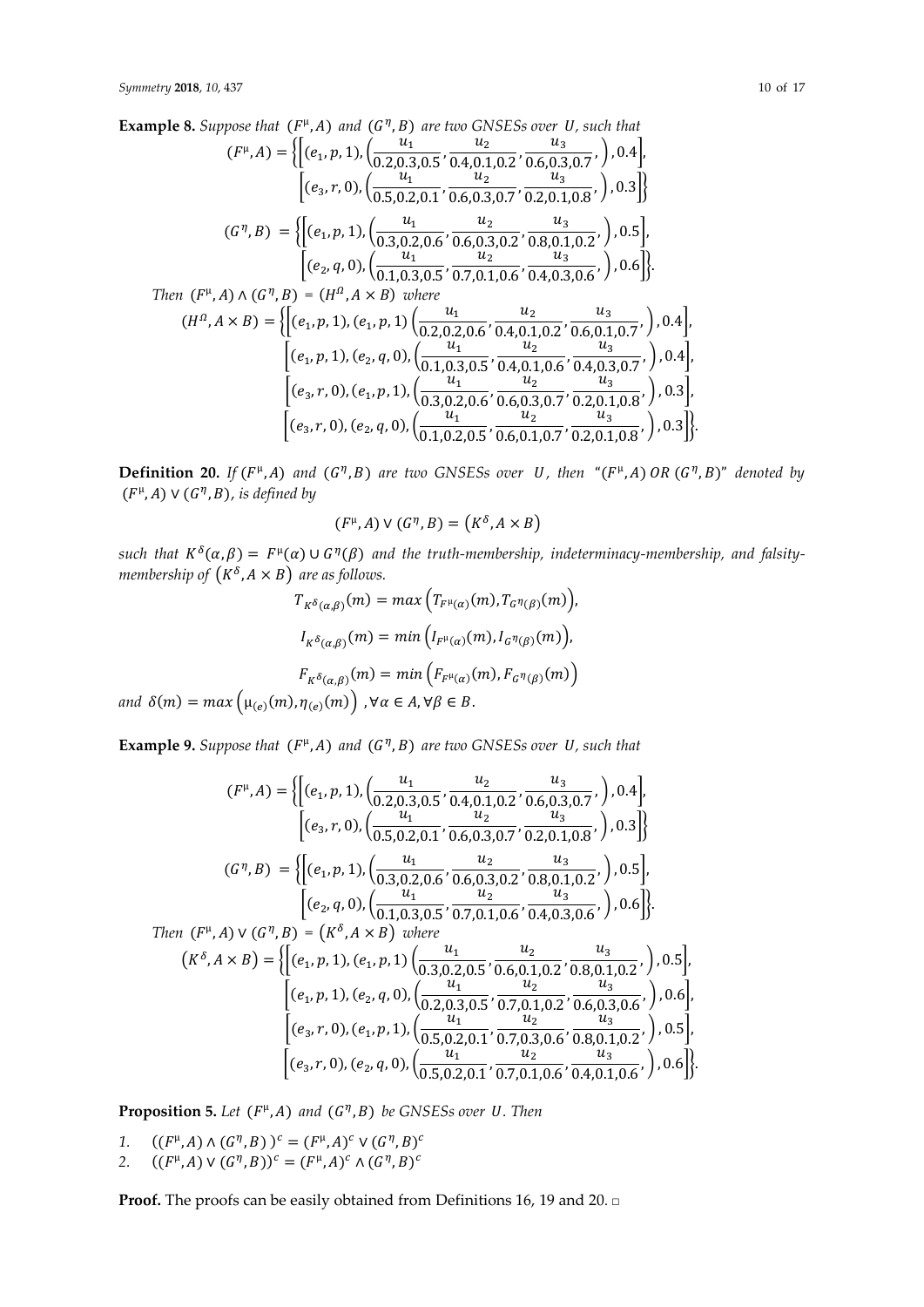#### **4. GNSES-Aggregation Operator**

In this section, we define a GNSES-aggregation operator of a GNSES to construct a decision method by which approximate functions of a soft expert set are combined to produce a neutrosophic set that can be used to evaluate each alternative.

**Definition 21.** Let  $Y_A \in GNSESS$ . Then a GNSES-aggregation operator of  $Y_A$ , denoted by  $Y_A^{agg}$ , is defined *by*

$$
Y_A^{agg} = \{ ((u, T_A^{agg}(u), I_A^{agg}(u), F_A^{agg}(u))): u \in U \},
$$
 (5)

*which is a GNSES over U.* 

$$
T_A^{agg}: U \to [0,1], \ T_A^{agg}(u) = \frac{1}{|U|} \sum_{u \in U} P_A(u) \cdot \mu,\tag{6}
$$

$$
F_A^{agg}: U \to [0,1], F_A^{agg}(u) = \frac{1}{|U|} \sum_{u \in U} e_{\text{E}} F_A(u). \mu,
$$
\n(7)

$$
I_A^{agg}: U \to [0,1], I_A^{agg}(u) = \frac{1}{|U|} \sum_{u \in U} e_{\in E} I_A(u) \cdot \mu,
$$
\n(8)

*where*  $|U|$  *is the cardinality of*  $U$  *and*  $\mu$  *is defined below* 

$$
\mu = \frac{1}{n} \cdot \sum_{i=1}^{n} \mu(e_i). \qquad (e_i, i = 1, 2, 3, \dots, n). \tag{9}
$$

**Definition 22.** Let  $Y_A$  ∈ *GNSESs,*  $Y_A^{agg}$  *be the corresponding GNSES aggregation operator. Then a reduced* fuzzy set of  $\varUpsilon_A^{agg}$  is a fuzzy set over U, denoted by

$$
Y_A^{agg} = \left\{ \frac{\tau Y_A^{agg}(u)}{u} : u \in U \right\},
$$
  
where  $\tau Y_A^{agg}(u) : U \to [0,1]$  and  $u_i = \left| T_{A_i}^{agg} - F_{A_i}^{agg} - I_{A_i}^{agg} \right|.$  (10)

#### **5. An Application of Generalized Neutrosophic Soft Expert Set**

In this section, we present an application of generalized neutrosophic soft expert set theory in a decision-making problem. Based on Definitions 21 and 22, we constructed an algorithm for the GNSES decision-making method as follows.

**Step 1**—Choose a feasible subset of the set of parameters.

**Step 2**—Construct the GNSES tables for each opinion (agree, disagree) of experts.

**Step** 3–Compute the aggregation operator GNSES  $Y_A^{agg}$  of  $Y_A$  and the reduced fuzzy set  $T_{A_i}^{agg}$ ,  $F_{A_i}^{agg}$ ,  $I_{A_i}^{agg}$  of  $Y_A^{agg}$ .

**Step 4** — Score $(u_i)$  = max agree  $(u_i)$  — min disagree  $(u_i)$ .

**Step 5**—Choose the element of  $u_i$  that has maximum score. This will be the optimal solution.

**Example 10.** *Suppose a company needs to employ a worker, which is to be decided by a few experts. The employee has to be chosen from five potential workers,*  $U = \{u_1, u_2, u_3, u_4, u_5\}$ *. Suppose there are four*  $parameters E = \{e_1, e_2, e_3, e_4\}$  where the parameters  $e_i$  ( $i = 1,2,3,4$ ) stand for "education," "age," "capability" and "experience", respectively. Let  $X = \{p, q, r\}$  be a set of experts. After a serious discussion, the *experts construct the following generalized neutrosophic soft expert set.*

**Step 1**—Choose a feasible subset of the set of parameters

$$
(F^{\mu}, Z) = \left\{ \left[ (e_1, p, 1), \left( \frac{u_1}{0.2, 0.3, 0.4}, \frac{u_2}{0.8, 0.2, 0.6}, \frac{u_3}{0.6, 0.3, 0.5}, \frac{u_4}{0.4, 0.2, 0.3}, \frac{u_5}{0.6, 0.3, 0.1}, \right), 0.7 \right],
$$
  

$$
\left[ (e_1, q, 1), \left( \frac{u_1}{0.3, 0.1, 0.4}, \frac{u_2}{0.2, 0.1, 0.5}, \frac{u_3}{0.4, 0.2, 0.3}, \frac{u_4}{0.4, 0.2, 0.3}, \frac{u_5}{0.7, 0.2, 0.5}, \right), 0.6 \right],
$$
  

$$
\left[ (e_1, r, 1), \left( \frac{u_1}{0.3, 0.5, 0.1}, \frac{u_2}{0.6, 0.2, 0.5}, \frac{u_3}{0.1, 0.4, 0.2}, \frac{u_4}{0.5, 0.2, 0.3}, \frac{u_5}{0.4, 0.3, 0.2}, \right), 0.2 \right],
$$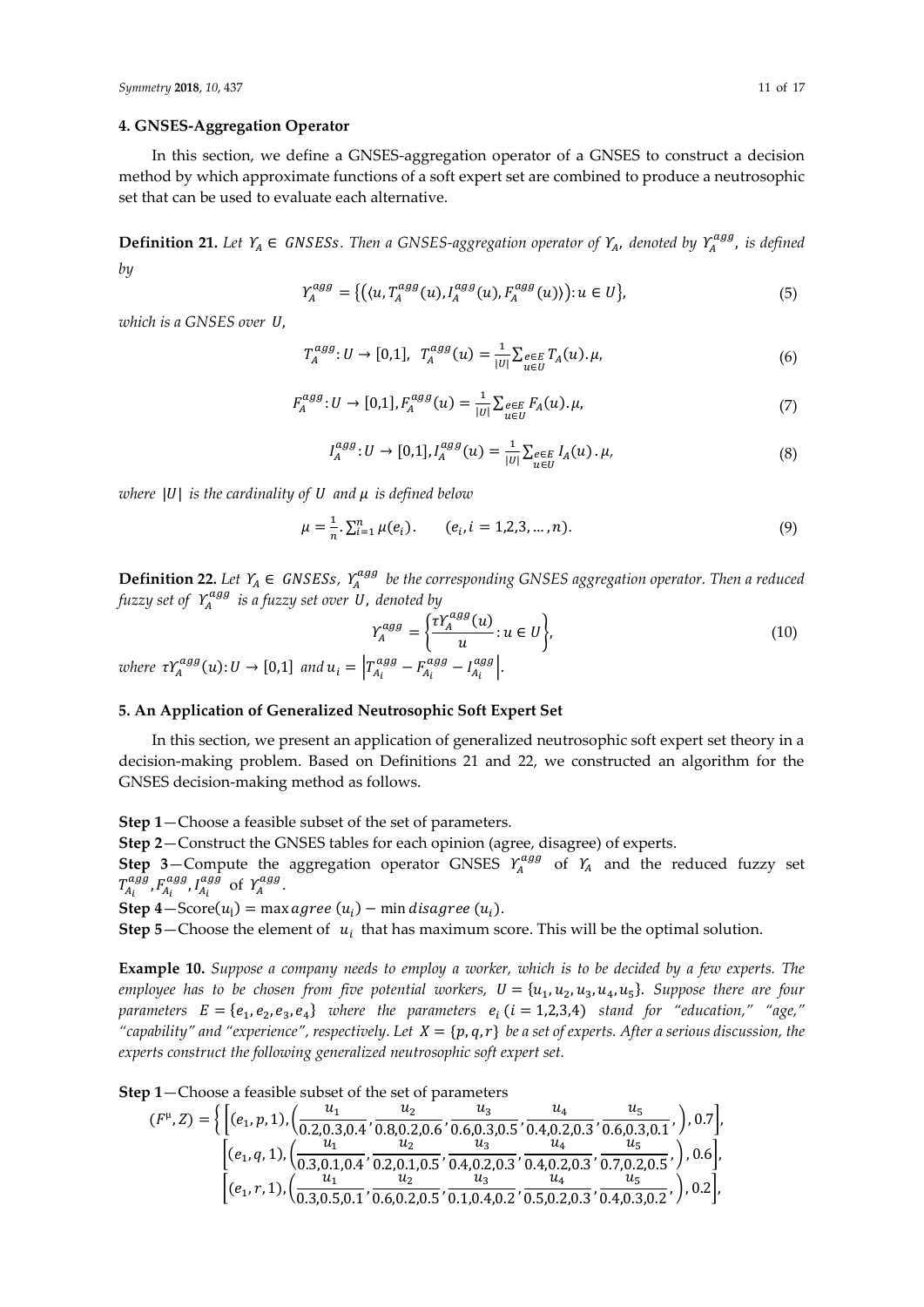|  |                    |                    |                    | $\left[(e_2, p, 1), \left(\frac{u_1}{0.6, 0.2, 0.3}, \frac{u_2}{0.4, 0.2, 0.5}, \frac{u_3}{0.3, 0.4, 0.1}, \frac{u_4}{0.7, 0.3, 0.6}, \frac{u_5}{0.5, 0.2, 0.4}, \right), 0.8\right],$              |
|--|--------------------|--------------------|--------------------|-----------------------------------------------------------------------------------------------------------------------------------------------------------------------------------------------------|
|  |                    |                    |                    |                                                                                                                                                                                                     |
|  | $\boldsymbol{u}_2$ | $u_3$              |                    | $\left[(e_2, q, 1), \left(\frac{u_1}{0.1, 0.3, 0.6}, \frac{u_2}{0.7, 0.3, 0.1}, \frac{u_3}{0.6, 0.2, 0.5}, \frac{u_4}{0.3, 0.1, 0.6}, \frac{u_5}{0.4, 0.3, 0.2}, \right), 0.4\right],$              |
|  | $\boldsymbol{u}_2$ |                    |                    |                                                                                                                                                                                                     |
|  |                    |                    |                    | $\left[ (e_2, r, 1), \left( \frac{u_1}{0.6, 0.3, 0.5}, \frac{u_2}{0.7, 0.3, 0.6}, \frac{u_3}{0.5, 0.3, 0.4}, \frac{u_4}{0.2, 0.1, 0.3}, \frac{u_5}{0.6, 0.2, 0.5}, \right), 0.5 \right]$            |
|  |                    | $u_3$              | $u_4$              | $\left[ (e_3, p, 1), \left( \frac{u_1}{0.2, 0.4, 0.6}, \frac{u_2}{0.7, 0.4, 0.2}, \frac{u_3}{0.4, 0.1, 0.2}, \frac{u_4}{0.8, 0.4, 0.3}, \frac{u_5}{0.7, 0.3, 0.4}, \right) \right]$                 |
|  | $\boldsymbol{u}_2$ | $u_3$              | $u_4$              |                                                                                                                                                                                                     |
|  |                    |                    |                    | $\left[(e_3, q, 1), \left(\frac{u_1}{0.4, 0.2, 0.6}, \frac{u_2}{0.5, 0.3, 0.6}, \frac{u_3}{0.6, 0.2, 0.7}, \frac{u_4}{0.8, 0.2, 0.4}, \frac{u_5}{0.6, 0.2, 0.3}, \right), 0.4\right]$               |
|  |                    |                    |                    | $\left[ (e_3, r, 1), \left( \frac{u_1}{0.3, 0.6, 0.5}, \frac{u_2}{0.6, 0.2, 0.5}, \frac{u_3}{0.2, 0.1, 0.4}, \frac{u_4}{0.5, 0.3, 0.2}, \frac{u_5}{0.4, 0.1, 0.5}, \right) , 0.5 \right]$           |
|  |                    |                    | $\boldsymbol{u}_4$ |                                                                                                                                                                                                     |
|  |                    |                    |                    | $\left[ (e_4, p, 1), \left( \frac{u_1}{0.2, 0.3, 0.6}, \frac{u_2}{0.7, 0.1, 0.5}, \frac{u_3}{0.4, 0.2, 0.8}, \frac{u_4}{0.9, 0.2, 0.4}, \frac{u_5}{0.3, 0.4, 0.6}, \right) , 0.6 \right]$           |
|  |                    |                    | $u_4$              | $u_{\scriptscriptstyle 5}$                                                                                                                                                                          |
|  |                    |                    |                    | $\left[(e_4, q, 1), \left(\frac{u_1}{0.5, 0.2, 0.1}, \frac{u_2}{0.2, 0.3, 0.4}, \frac{u_3}{0.4, 0.1, 0.5}, \frac{u_4}{0.6, 0.3, 0.2}, \frac{u_5}{0.7, 0.3, 0.4}, \right)\right)$                    |
|  |                    | $u_3$              |                    | $\left[ (e_4, r, 1), \left( \frac{u_1}{0.5, 0.2, 0.1}, \frac{u_2}{0.6, 0.3, 0.5}, \frac{u_3}{0.2, 0.5, 0.3}, \frac{u_4}{0.5, 0.1, 0.4}, \frac{u_5}{0.3, 0.2, 0.5}, \right), 0.3 \right],$           |
|  |                    | $u_3$              | $u_4$              |                                                                                                                                                                                                     |
|  |                    |                    |                    | $\left[ (e_1, p, 0), \left( \frac{u_1}{0.2, 0.3, 0.4}, \frac{u_2}{0.5, 0.3, 0.1}, \frac{u_3}{0.6, 0.3, 0.4}, \frac{u_4}{0.6, 0.2, 0.4}, \frac{u_5}{0.7, 0.5, 0.6}, \right) , 0.9 \right]$           |
|  |                    |                    | $u_4$              | $\left[ (e_1, q, 0), \left( \frac{u_1}{0.5, 0.1, 0.7}, \frac{u_2}{0.4, 0.2, 0.3}, \frac{u_3}{0.8, 0.5, 0.4}, \frac{u_4}{0.7, 0.3, 0.6}, \frac{u_5}{0.5, 0.3, 0.4}, \right)$                         |
|  | $u_2$              | $u_3$              | $u_4$              |                                                                                                                                                                                                     |
|  |                    |                    |                    | $[(e_1, r, 0), (\frac{u_1}{0.3, 0.1, 0.6}, \frac{u_2}{0.6, 0.3, 0.7}, \frac{u_3}{0.3, 0.2, 0.4}, \frac{u_4}{0.8, 0.1, 0.4}, \frac{u_5}{0.6, 0.4, 0.5},), 0.6],$                                     |
|  | $u_2$ –            | $u_3$ <sub>-</sub> | $u_4$ _            | $u_5$<br>$\left[ (e_2, p, 0), \left( \frac{u_1}{0.7, 0.3, 0.5}, \frac{u_2}{0.6, 0.2, 0.4}, \frac{u_3}{0.4, 0.3, 0.5}, \frac{u_4}{0.3, 0.2, 0.5}, \frac{u_5}{0.4, 0.3, 0.5}, \right) , 0.8 \right],$ |
|  | u <sub>2</sub>     | $u_3$              | $u_{4}$            |                                                                                                                                                                                                     |
|  |                    |                    |                    | $[(e_2,q,0), (\frac{u_1}{0.6,0.2,0.4}, \frac{u_2}{0.5,0.3,0.7}, \frac{u_3}{0.8,0.1,0.3}, \frac{u_4}{0.2,0.3,0.6}, \frac{u_5}{0.6,0.2,0.4},), 0.4],$                                                 |
|  | u <sub>2</sub>     | $u_3$              |                    | $\left[(e_2,r,0),\left(\frac{u_1}{0.6,0.3,0.4},\frac{u_2}{0.5,0.2,0.4},\frac{u_3}{0.7,0.4,0.5},\frac{u_4}{0.5,0.2,0.4},\frac{u_5}{0.4,0.3,0.5},\right),0.2\right],$                                 |
|  |                    |                    |                    |                                                                                                                                                                                                     |
|  |                    |                    |                    | $\left[ (e_3, p, 0), \left( \frac{u_1}{0.6, 02, 0.4}, \frac{u_2}{0.6, 0.1, 0.5}, \frac{u_3}{0.5, 0.4, 0.6}, \frac{u_4}{0.8, 0.3, 0.6}, \frac{u_5}{0.7, 0.2, 0.4}, \right) , 0.5 \right]$            |
|  |                    |                    | $u_4$              | $\left[ (e_3, q, 0), \left( \frac{u_1}{0.7, 0.1, 0.6}, \frac{u_2}{0.4, 0.5, 0.8}, \frac{u_3}{0.4, 0.3, 0.5}, \frac{u_4}{0.6, 0.2, 0.5}, \frac{u_5}{0.4, 0.3, 0.5}, \right) , 0.3 \right],$          |
|  |                    | $u_3$              |                    |                                                                                                                                                                                                     |
|  |                    |                    |                    | $\left[ (e_3, r, 0), \left( \frac{u_1}{0.2, 0.3, 0.6}, \frac{u_2}{0.7, 0.4, 0.5}, \frac{u_3}{0.4, 0.2, 0.8}, \frac{u_4}{0.9, 0.1, 0.4}, \frac{u_5}{0.6, 0.3, 0.2}, \right) , 0.3 \right]$           |
|  |                    |                    |                    | $\left[(e_4, p, 0), \left(\frac{u_1}{0.4, 0.2, 0.6}, \frac{u_2}{0.5, 0.2, 0.6}, \frac{u_3}{0.9, 0.5, 0.1}, \frac{u_4}{0.3, 0.2, 0.6}, \frac{u_5}{0.4, 0.3, 0.5}, \right), 0.6\right],$              |
|  |                    |                    | $u_4$              |                                                                                                                                                                                                     |
|  |                    |                    |                    | $[(e_4, q, 0), (\frac{u_1}{0.3, 0.2, 0.1}, \frac{u_2}{0.6, 0.1, 0.5}, \frac{u_3}{0.6, 0.2, 0.5}, \frac{u_4}{0.8, 0.3, 0.2}, \frac{u_5}{0.2, 0.3, 0.4},.), 0.5],$                                    |
|  |                    |                    | $\boldsymbol{u}_4$ | $u_{\scriptscriptstyle 5}$                                                                                                                                                                          |
|  |                    |                    |                    | $[(e_4, r, 0), (\frac{u_1}{0.6, 0.2, 0.5}, \frac{u_2}{0.7, 0.1, 0.6}, \frac{u_3}{0.5, 0.3, 0.1}, \frac{u_4}{0.3, 0.2, 0.6}, \frac{u_5}{0.4, 0.2, 0.5},.), 0.1]]$                                    |

**Step 2**—Construct the GNSES tables for each opinion (agree, disagree) of experts, as shown in Tables 1 and 2.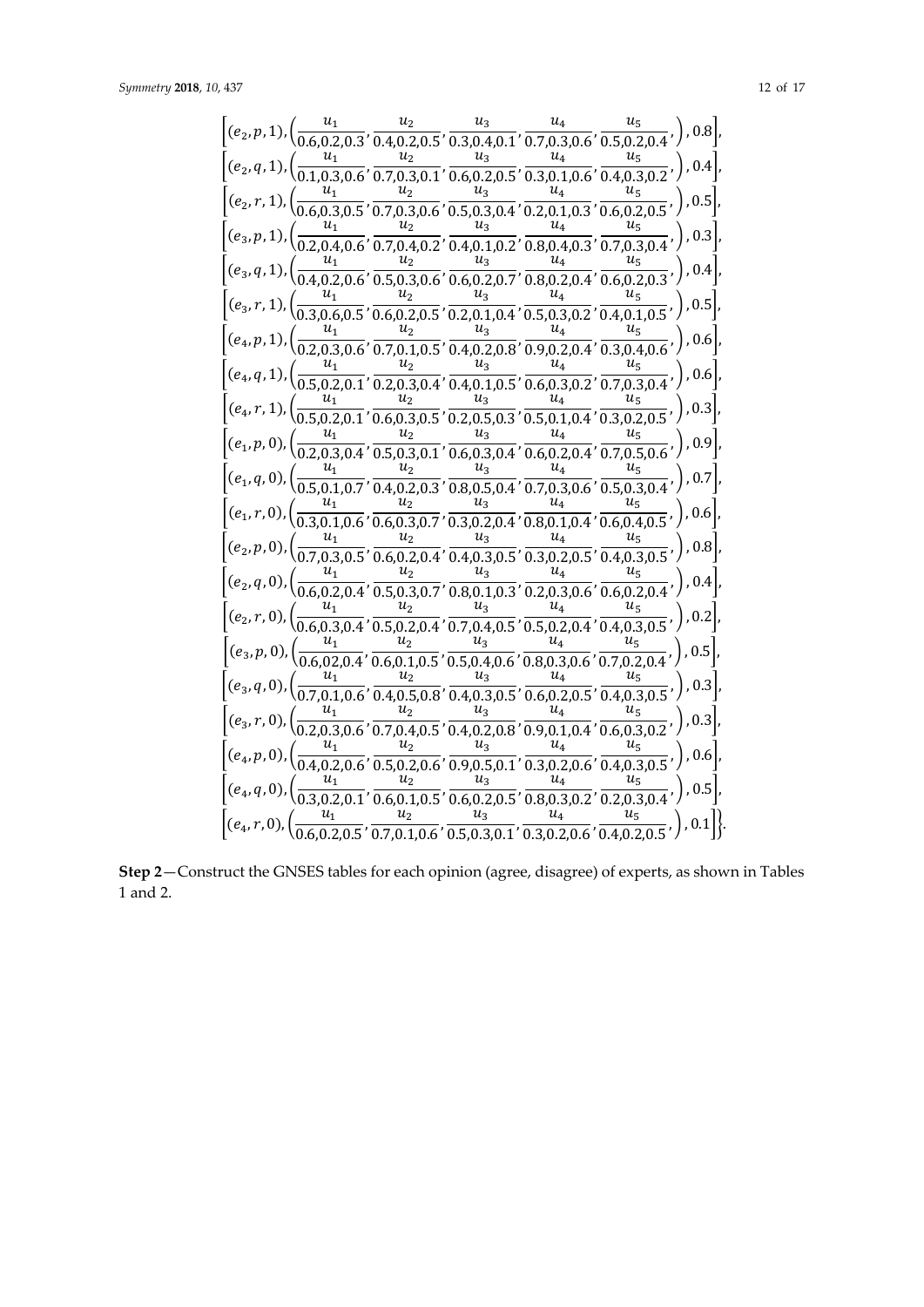| U          | $u_1$         | $u_2$         | $u_3$         | $u_4$         | $u_5$         | $\mu$ |
|------------|---------------|---------------|---------------|---------------|---------------|-------|
| $(e_1,p)$  | 0.2, 0.3, 0.4 | 0.8, 0.2, 0.6 | 0.6, 0.3, 0.5 | 0.4, 0.2, 0.3 | 0.6, 0.3, 0.1 | 0.7   |
| $(e_2, p)$ | 0.6, 0.2, 0.3 | 0.4, 0.2, 0.5 | 0.3, 0.4, 0.1 | 0.7, 0.3, 0.6 | 0.5, 0.2, 0.4 | 0.8   |
| $(e_3, p)$ | 0.2, 0.4, 0.6 | 0.7, 0.4, 0.2 | 0.4, 0.1, 0.2 | 0.8, 0.4, 0.3 | 0.7, 0.3, 0.4 | 0.3   |
| $(e_4, p)$ | 0.2, 0.3, 0.6 | 0.7, 0.1, 0.5 | 0.4, 0.2, 0.8 | 0.9, 0.2, 0.4 | 0.3, 0.4, 0.6 | 0.6   |
| $(e_1, q)$ | 0.3, 0.1, 0.4 | 0.2, 0.1, 0.5 | 0.4, 0.2, 0.3 | 0.4, 0.2, 0.3 | 0.7, 0.2, 0.5 | 0.6   |
| $(e_2, q)$ | 0.1, 0.3, 0.6 | 0.7, 0.3, 0.1 | 0.6, 0.2, 0.5 | 0.3, 0.1, 0.6 | 0.4, 0.3, 0.2 | 0.4   |
| $(e_3, q)$ | 0.4, 0.2, 0.6 | 0.5, 0.3, 0.6 | 0.6, 0.2, 0.7 | 0.8, 0.2, 0.4 | 0.6, 0.2, 0.3 | 0.4   |
| $(e_4, q)$ | 0.5, 0.2, 0.1 | 0.2, 0.3, 0.4 | 0.4, 0.1, 0.5 | 0.6, 0.3, 0.2 | 0.7, 0.3, 0.4 | 0.6   |
| $(e_1,r)$  | 0.3, 0.5, 0.1 | 0.6, 0.2, 0.5 | 0.1, 0.4, 0.2 | 0.5, 0.2, 0.3 | 0.4, 0.3, 0.2 | 0.2   |
| $(e_2,r)$  | 0.6, 0.3, 0.5 | 0.7, 0.3, 0.6 | 0.5, 0.3, 0.4 | 0.2, 0.1, 0.3 | 0.6, 0.2, 0.5 | 0.5   |
| $(e_3, r)$ | 0.3, 0.6, 0.5 | 0.6, 0.2, 0.5 | 0.2, 0.1, 0.4 | 0.5, 0.3, 0.2 | 0.4, 0.1, 0.5 | 0.5   |
| $(e_4,r)$  | 0.5, 0.2, 0.1 | 0.6, 0.3, 0.5 | 0.2, 0.5, 0.3 | 0.5, 0.1, 0.4 | 0.3, 0.2, 0.5 | 0.3   |
|            |               |               |               |               |               |       |

**Table 1.** Agree-GNSES.

**Table 2.** Disagree-GNSES.

| U          | $u_1$         | $u_2$         | $u_3$         | $u_4$         | $u_{5}$       | $\mu$ |
|------------|---------------|---------------|---------------|---------------|---------------|-------|
| $(e_1, p)$ | 0.2, 0.3, 0.4 | 0.5, 0.3, 0.1 | 0.6, 0.3, 0.4 | 0.6, 0.2, 0.4 | 0.7, 0.5, 0.6 | 0.9   |
| $(e_2,p)$  | 0.7, 0.3, 0.5 | 0.6, 0.2, 0.4 | 0.4, 0.3, 0.5 | 0.3, 0.2, 0.5 | 0.4, 0.3, 0.5 | 0.8   |
| $(e_3, p)$ | 0.6, 02, 0.4  | 0.6, 0.1, 0.5 | 0.5, 0.4, 0.6 | 0.8, 0.3, 0.6 | 0.7, 0.2, 0.4 | 0.5   |
| $(e_4, p)$ | 0.4, 0.2, 0.6 | 0.5, 0.2, 0.6 | 0.9, 0.5, 0.1 | 0.3, 0.2, 0.6 | 0.4, 0.3, 0.5 | 0.6   |
| $(e_1, q)$ | 0.5, 0.1, 0.7 | 0.4, 0.2, 0.3 | 0.8, 0.5, 0.4 | 0.7, 0.3, 0.6 | 0.5, 0.3, 0.4 | 0.7   |
|            |               |               |               |               |               |       |
| $(e_2, q)$ | 0.6, 0.2, 0.4 | 0.5, 0.3, 0.7 | 0.8, 0.1, 0.3 | 0.2, 0.3, 0.6 | 0.6, 0.2, 0.4 | 0.4   |
| $(e_3, q)$ | 0.7, 0.1, 0.6 | 0.4, 0.5, 0.8 | 0.4, 0.3, 0.5 | 0.6, 0.2, 0.5 | 0.4, 0.3, 0.5 | 0.3   |
| $(e_4, q)$ | 0.3, 0.2, 0.1 | 0.6, 0.1, 0.5 | 0.6, 0.2, 0.5 | 0.8, 0.3, 0.2 | 0.2, 0.3, 0.4 | 0.5   |
| $(e_1,r)$  | 0.3, 0.1, 0.6 | 0.6, 0.3, 0.7 | 0.3, 0.2, 0.4 | 0.8, 0.1, 0.4 | 0.6, 0.4, 0.5 | 0.6   |
| $(e_2,r)$  | 0.6, 0.3, 0.4 | 0.5, 0.2, 0.4 | 0.7, 0.4, 0.5 | 0.5, 0.2, 0.4 | 0.4, 0.3, 0.5 | 0.2   |
| $(e_3, r)$ | 0.2, 0.3, 0.6 | 0.7, 0.4, 0.5 | 0.4, 0.2, 0.8 | 0.9, 0.1, 0.4 | 0.6, 0.3, 0.2 | 0.3   |
| $(e_4,r)$  | 0.6, 0.2, 0.5 | 0.7, 0.1, 0.6 | 0.5, 0.3, 0.1 | 0.3, 0.2, 0.6 | 0.4, 0.2, 0.5 | 0.1   |

**Step 3—Now calculate the scores of agree**  $(u_i)$  **by using the data in Table 1, to obtain values in Table 3.** 

$$
T_A^{agg}(p, u_1) = \left(\frac{T_{A_1} + T_{A_2} + T_{A_3} + T_{A_4}}{4}\right) \cdot \left(\frac{\mu_1 + \mu_2 + \mu_3 + \mu_4}{4}\right)
$$
  
\n
$$
= \left(\frac{0.2 + 0.6 + 0.2 + 0.2}{4}\right) \cdot \left(\frac{0.7 + 0.8 + 0.3 + 0.6}{4}\right)
$$
  
\n
$$
= 0.18
$$
  
\n
$$
I_A^{agg}(q, u_1) = \left(\frac{I_{A_1} + I_{A_2} + I_{A_3} + I_{A_4}}{4}\right) \cdot \left(\frac{\mu_1 + \mu_2 + \mu_3 + \mu_4}{4}\right)
$$
  
\n
$$
= \left(\frac{0.3 + 0.2 + 0.4 + 0.3}{4}\right) \cdot \left(\frac{0.7 + 0.8 + 0.3 + 0.6}{4}\right)
$$
  
\n
$$
= 0.18
$$
  
\n
$$
F_A^{agg}(r, u_1) = \left(\frac{F_{A_1} + F_{A_2} + F_{A_3} + F_{A_4}}{4}\right) \cdot \left(\frac{\mu_1 + \mu_2 + \mu_3 + \mu_4}{4}\right)
$$
  
\n
$$
= \left(\frac{0.4 + 0.3 + 0.6 + 0.6}{4}\right) \cdot \left(\frac{0.7 + 0.8 + 0.3 + 0.6}{4}\right)
$$
  
\n
$$
= 0.285
$$
  
\n
$$
u_1 = \left|T_{A_i}^{agg} - F_{A_i}^{agg} - I_{A_i}^{agg}\right| = |0.18 - 0.18 - 0.285| = 0.285.
$$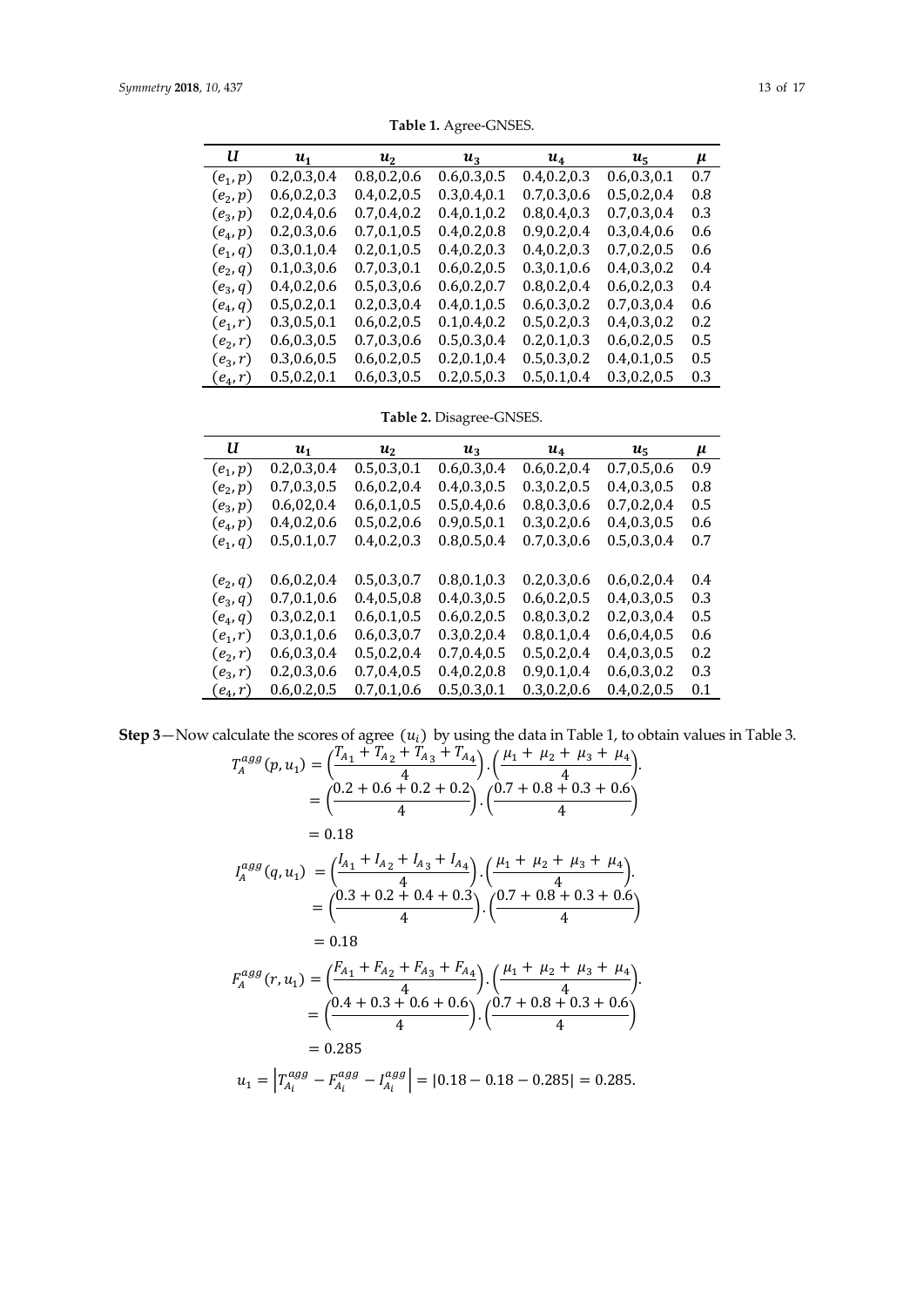**Table 3.** Degree table of agree-GNSES.

| Now calculate the score of disagree $(u_i)$ by using the data in Table 2, to obtain values in Table 4. |  |  |  |  |  |  |  |
|--------------------------------------------------------------------------------------------------------|--|--|--|--|--|--|--|
|--------------------------------------------------------------------------------------------------------|--|--|--|--|--|--|--|

$$
T_A^{agg}(p, u_1) = \left(\frac{T_{A_1} + T_{A_2} + T_{A_3} + T_{A_4}}{4}\right) \cdot \left(\frac{\mu_1 + \mu_2 + \mu_3 + \mu_4}{4}\right)
$$
  
\n
$$
= \left(\frac{0.2 + 0.7 + 0.6 + 0.4}{4}\right) \cdot \left(\frac{0.9 + 0.8 + 0.5 + 0.6}{4}\right)
$$
  
\n
$$
= 0.3325
$$
  
\n
$$
I_A^{agg}(q, u_1) = \left(\frac{l_{A_1} + l_{A_2} + l_{A_3} + l_{A_4}}{4}\right) \cdot \left(\frac{\mu_1 + \mu_2 + \mu_3 + \mu_4}{4}\right)
$$
  
\n
$$
= \left(\frac{0.3 + 0.3 + 0.2 + 0.2}{4}\right) \cdot \left(\frac{0.9 + 0.8 + 0.5 + 0.6}{4}\right)
$$
  
\n
$$
= 0.175
$$
  
\n
$$
F_A^{agg}(r, u_1) = \left(\frac{F_{A_1} + F_{A_2} + F_{A_3} + F_{A_4}}{4}\right) \cdot \left(\frac{\mu_1 + \mu_2 + \mu_3 + \mu_4}{4}\right)
$$
  
\n
$$
= \left(\frac{0.4 + 0.5 + 0.4 + 0.6}{4}\right) \cdot \left(\frac{0.9 + 0.8 + 0.5 + 0.6}{4}\right)
$$
  
\n
$$
= 0.3325
$$

$$
u_1 = \left| T_{A_i}^{agg} - F_{A_i}^{agg} - I_{A_i}^{agg} \right| = \left| 0.3325 - 0.175 - 0.3325 \right| = 0.175.
$$

**Table 4.** Degree table of disagree-GNSES.

| U                | $u_{1}$ | $u_{2}$ | $u_{3}$ | $u_4$                                       | $u_{5}$ |
|------------------|---------|---------|---------|---------------------------------------------|---------|
| $\boldsymbol{v}$ | 0.175   |         |         | 0.035 0.1225 0.175 0.1925                   |         |
| $\mathfrak{a}$   |         |         |         | 0.0525 0.2625 0.035 0.1225 0.0875           |         |
|                  |         |         |         | $0.2275$ $0.1225$ $0.175$ $0.0175$ $0.1575$ |         |

**Step 4—The final score of**  $u_i$  **is computed as follows.** 

```
Score(u_1) = 0.285 - 0.0525 = 0.2325,Score(u_2) = 0.15 - 0.035 = 0.115Score(u_3) = 0.24 - 0.035 = 0.205Score(u_4) = 0.12 - 0.0175 = 0.1025,Score(u_5) = 0.09 - 0.0875 = 0.0025.
```
**Step**  $5 - Score(u_1) = 0.2325$  is the maximum. Hence, the best decision for the experts is to select worker  $u_1$  as the company's employee.

#### **6. Comparison Analysis**

A generalized neutrosophic soft expert model gives more precision, flexibility, and compatibility than the existing neutrosophic models. These are verified by a comparison analysis, using neutrosophic soft expert decision method, with those methods used by Sahin et al. [27], Hassan [44], and Maji [20], as given in Table 5. The comparison is done based on the same example as in Section 5. The ranking order results obtained are consistent with those in [20,27,44].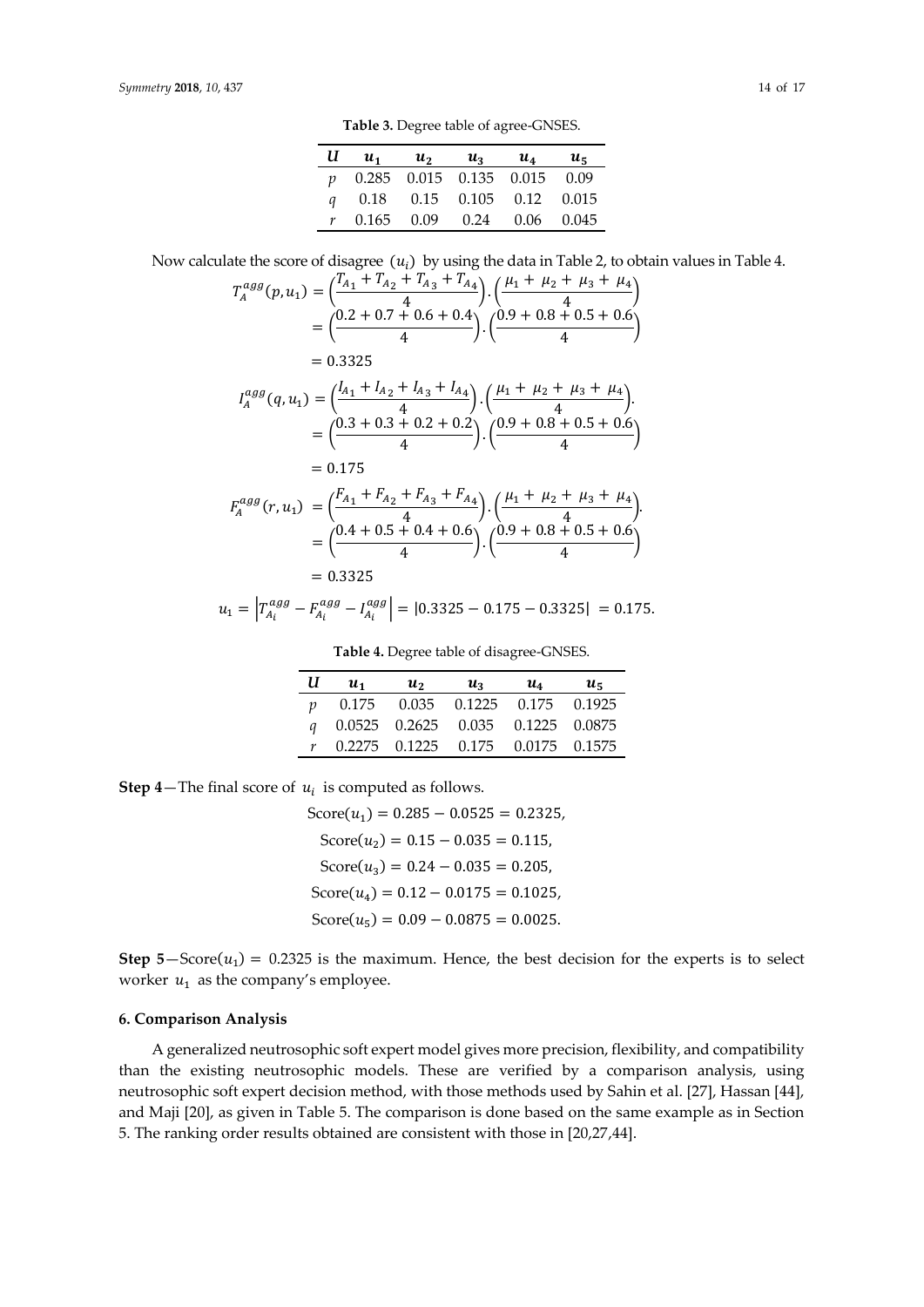| <b>Methods</b> | Neutrosophic<br><b>Soft Set</b> | Neutrosophic<br><b>Soft Expert Set</b> | Q-Neutrosophic<br><b>Soft Expert Set</b> | Generalized<br>Neutrosophic Soft<br><b>Expert Set</b> |  |
|----------------|---------------------------------|----------------------------------------|------------------------------------------|-------------------------------------------------------|--|
| Authors        | Maji [20]                       | Sahin et al. [27]                      | Hassan et al. [44]                       | Proposed Method                                       |  |
| Domain         | Universe of                     | Universe of                            | Universe of                              | Universe of                                           |  |
|                | discourse                       | discourse                              | discourse                                | discourse                                             |  |
| Co-domain      | $[0,1]^{3}$                     | $[0,1]^{3}$                            | $[0,1]^{3}$                              | $[0,1]^{3}$                                           |  |
| True           | Yes                             | Yes                                    | Yes                                      | Yes                                                   |  |
| Falsity        | Yes                             | Yes                                    | Yes                                      | Yes                                                   |  |
| Indeterminacy  | Yes                             | <b>Yes</b>                             | Yes                                      | Yes                                                   |  |
| Expert         | No                              | Yes                                    | Yes                                      | Yes                                                   |  |
| Q              | No                              | No                                     | Yes                                      | No.                                                   |  |
| Ranking        | $u_2 > u_3 > u_1$               | $u_2 > u_2 > u_1$                      | $u_3 > u_1 > u_2 > u_4$                  | $u_1 > u_2 > u_2 > u_4$                               |  |
|                | $> u_4 > u_5$                   | $> u_4 > u_5$                          | > u <sub>5</sub>                         | $> u_{5}$                                             |  |

**Table 5.** Comparison of neutrosophic soft set to other variants.

## **7. Conclusions**

We have established the concept of generalized neutrosophic soft expert set (GNSES) as a generalization of NSES. The basic operations of GNSES of complement, union, intersection AND, and OR were defined. Subsequently, a definition of GNSES-aggregation operator was proposed to construct an algorithm of a GNSES decision method. Finally, an application of the constructed algorithm, to solve a decision-making , was provided. This new extension provides a significant contribution to current theories for handling indeterminacy, and it spurs the development of further research and pertinent applications.

**Author Contributions:** All authors contributed equally.

**Funding:** This research was funded by Universiti Kebangsaan Malaysia grant number GUP-2017-105.

**Acknowledgments:** We are indebted to Universiti Kebangsaan Malaysia for providing financial support and facilities for this research under the grant GUP-2017-105.

**Conflicts of Interest:** The authors declare no conflict of interest.

# **References**

- 1. Atanassov, K. Intuitionistic fuzzy sets. *Fuzzy Set Syst.* **1986**, *20*, 87–96, doi:10.1016/S0165- 0114(86)80034-3.
- 2. Molodtsov, D. Soft set theory-first results. *Comput. Math. Appl.* **1999**, *37*, 19–31, doi[:10.1016/S0898-](https://doi.org/10.1016/S0898-1221(99)00056-5) [1221\(99\)00056-5.](https://doi.org/10.1016/S0898-1221(99)00056-5)
- 3. Smarandache, F. *Neutrosophy: Neutrosophic Probability, Set, and Logic*; American Research Press: Rehoboth, IL, USA, 1998.
- 4. Smarandache, F. Neutrosophic set—A generalization of the intuitionistic fuzzy set. *J. Def. Resour. Manag.* **2010**, *1*, 107–116.
- 5. Alkhazaleh, S.; Salleh, A.R.; Hassan, N. Possibility fuzzy soft set. *Adv. Decis. Sci.* **2011**, 479756, doi:10.1155/2011/479756.
- 6. Alkhazaleh, S.; Salleh, A.R.; Hassan, N. Soft multisets theory. *Appl. Math. Sci.* **2011**, *5*, 3561–3573**.**
- 7. Salleh, A.R.; Alkhazaleh, S.; Hassan, N.; Ahmad, A.G. Multiparameterized soft set. *J. Math. Stat.* **2012**, *8*, 92–97, doi:10.3844/jmssp.2012.92.97.
- 8. Alhazaymeh, K.; Halim, S.A.; Salleh, A.R.; Hassan, N. Soft intuitionistic fuzzy sets. *Appl. Math. Sci.* **2012**, *6*, 2669–2680.
- 9. Adam, F.; Hassan, N. Q-fuzzy soft matrix and its application. *AIP Conf. Proc.* **2014**, *1602*, 772–778, [doi:10.1063/1.4882573.](https://doi.org/10.1063/1.4882573)
- 10. Adam, F.; Hassan, N. Q-fuzzy soft set. *Appl. Math. Sci.* **2014**, *8*, 8689–8695, doi:10.12988/ams.2014.410865.
- 11. Adam, F.; Hassan, N. Operations on Q-fuzzy soft set. *Appl. Math. Sci.* **2014**, *8*, 8697–8701, doi:10.12988/ams.2014.410866.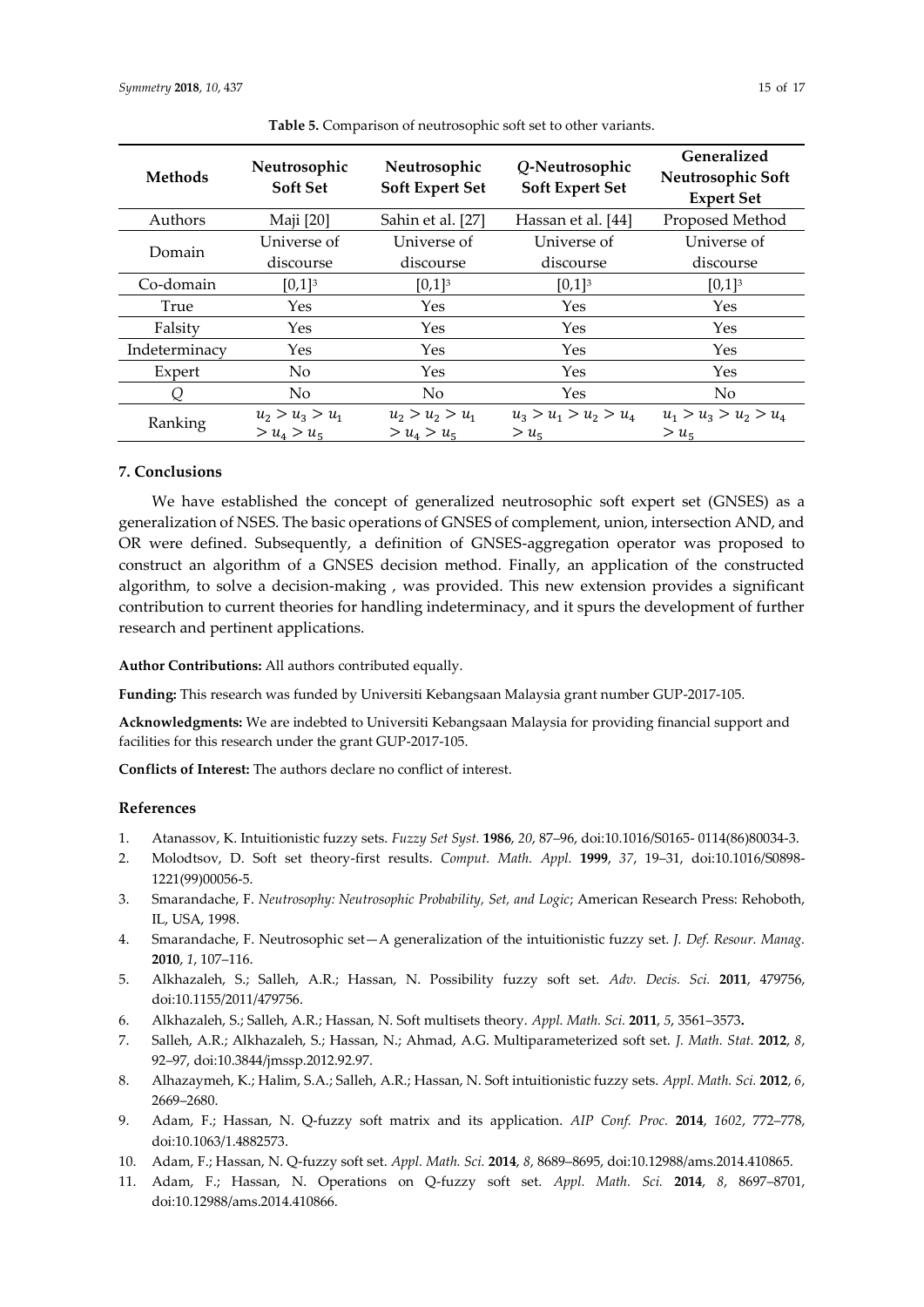- 12. Adam, F.; Hassan, N. Multi Q-fuzzy parameterized soft set and its application. *J. Intell. Fuzzy Syst*. **2014**, *27*, 419–424, doi:10.3233/IFS-131009.
- 13. Adam, F.; Hassan, N. Properties on the multi Q-fuzzy soft matrix. *AIP Conf. Proc.* **2014**, *1614*, 834–839, [doi:10.1063/1.4895310.](https://doi.org/10.1063/1.4895310)
- 14. Adam, F.; Hassan, N. Multi Q-fuzzy soft set and its application. *Far East J. Math. Sci.* **2015**, *97*, 871–881, doi:10.17654/FJMSAug2015\_871\_881.
- 15. Fatimah, F.; Rosadi, D.; Hakim, R.F.; Alcantud, J.C.R. N-soft sets and their decision making algorithms. *Soft Comput.* **2018**, *22*, 3829–3842.
- 16. Akram, M.; Adeel, A.; Alcantud, J.C.R. Group decision-making methods based on hesitant N-soft sets. *Expert Syst. Appl.* **2019**, *115*, 95–105.
- 17. Akram, M.; Adeel, A.; Alcantud, J.C.R. Fuzzy N-soft sets: A novel model with applications. *J. Intell. Fuzzy Syst.* **2018**, 1–15, doi:10.3233/JIFS-18244.
- 18. Varnamkhasti, M.J.; Hassan, N. A hybrid of adaptive neuro-fuzzy inference system and genetic algorithm. *J. Intell. Fuzzy Syst*. **2013**, *25*, 793–796, doi:10.3233/IFS-120685.
- 19. Varnamkhasti, M.J.; Hassan, N. Neurogenetic algorithm for solving combinatorial engineering problems. *J. Appl. Math.* **2012**, *2012*, 253714, [doi:10.1155/2012/253714.](http://dx.doi.org/10.1155/2012/253714)
- 20. Maji, P.K. Neutrosophic soft set. *Comput. Math. Appl.* **2013**, *45*, 555–562, do[i:10.1016/S0898-1221\(03\)00016-6.](http://dx.doi.org/10.1016/S0898-1221(03)00016-6)
- 21. Alhazaymeh, K.; Hassan, N. Generalized interval-valued vague soft set. *Appl. Math. Sci.* **2013**, *7*, 6983–6988, doi:10.12988/ams.2013.310575.
- 22. Alhazaymeh, K.; Hassan, N. Vague soft multiset theory. *Int. J. Pure Appl. Math.* **2014**, *93*, 511–523, doi:10.12732/ijpam.v93i4.3.
- 23. Hassan, N.; Alhazaymeh, K. Vague soft expert set theory. *AIP Conf. Proc.* **2013**, *1522*, 953–958, doi[:10.1063/1.4801233.](https://doi.org/10.1063/1.4801233)
- 24. Alhazaymeh, K.; Hassan, N. Mapping on generalized vague soft expert set. *Int. J. Pure Appl. Math.* **2014**, *93*, 369–376, doi:10.12732/ijpam.v93i3.7.
- 25. Adam, F.; Hassan, N. Multi Q-Fuzzy soft expert set and its applications. *J. Intell. Fuzzy Syst.* **2016**, *30*, 943– 950, doi:10.3233/IFS-151816.
- 26. Al-Qudah, Y.; Hassan, N. Bipolar fuzzy soft expert set and its application in decision making. *Int. J. Decis. Sci.* **2017**, *10*, 175–191, do[i:10.1504/IJADS.2017.084310.](https://doi.org/10.1504/IJADS.2017.084310)
- 27. Sahin, M.; Alkhazaleh, S.; Ulucay, V. Neutrosophic soft expert sets. *Appl. Math.* **2015**, *6*, 116–127, doi[:10.4236/am.2015.61012.](http://dx.doi.org/10.4236/am.2015.61012)
- 28. Al-Quran, A.; Hassan, N. Neutrosophic vague soft expert set theory. *J. Intell. Fuzzy Syst.* **2016**, *30*, 3691– 3702, doi:10.3233/IFS-162118.
- 29. Al-Quran, A.; Hassan, N. Fuzzy parameterised single valued neutrosophic soft expert set theory and its application in decision making. *Int. J. Appl. Decis. Sci.* **2016**, *9*, 212–227, do[i:10.1504/IJADS.2016.080121.](https://doi.org/10.1504/IJADS.2016.080121)
- 30. Lu, Z.; Ye, J. Cosine measures of neutrosophic cubic sets for multiple attribute decision making. *Symmetry*  **2017**, *9*, 121, doi:10.3390/sym9070121.
- 31. Tu, A.; Ye, J.; Wang, B. Multiple attribute decision-making method using similarity measures of neutrosophic cubic sets. *Symmetry* **2018**, *10*, 215, doi:10.3390/sym10060215.
- 32. Cui, W.; Ye, J. Multiple-attribute decision-making method using similarity measures of hesitant linguistic neutrosophic numbers regarding least common multiple cardinality. *Symmetry* **2018**, *10*, 330, doi:10.3390/sym10080330.
- 33. Beg, I.; Rashid, T. Group decision making using intuitonistic hesitant fuzzy sets. *Int. J. Fuzzy Logic Intell. Syst.* **2014**, *14*, 181–187, do[i:10.5391/IJFIS.2014.14.3.181.](http://dx.doi.org/10.5391/IJFIS.2014.14.3.181)
- 34. Medina, J.; Ojeda-Aciego, M. Multi-adjoint t-concept lattices. *Inf. Sci.* **2010**, *180*, 712–725, doi[:10.1016/j.ins.2009.11.018.](https://doi.org/10.1016/j.ins.2009.11.018)
- 35. Pozna, C.; Minculete, N.; Precup, R.E.; Kóczy, L.T.; Ballagi, Á. Signatures: Definitions, operators and applications to fuzzy modelling. *Fuzzy Sets Syst.* **2012**, *201*, 86-104, doi[:10.1016/j.fss.2011.12.016.](https://doi.org/10.1016/j.fss.2011.12.016)
- 36. Nowaková, J.; Prílepok, M.; Snášel, V. Medical image retrieval using vector quantization and fuzzy S-tree. *J. Med. Syst.* **2017**, *41*, 18, do[i:10.1007/s10916-018-0957-y.](https://doi.org/10.1007/s10916-018-0957-y)
- 37. Kumar, A.; Kumar, D.; Jarial, S.K. A hybrid clustering method based on improved artificial bee colony and fuzzy C-Means algorithm. *Int. J. Artif. Intell*, **2017**, *15*, 24–44.